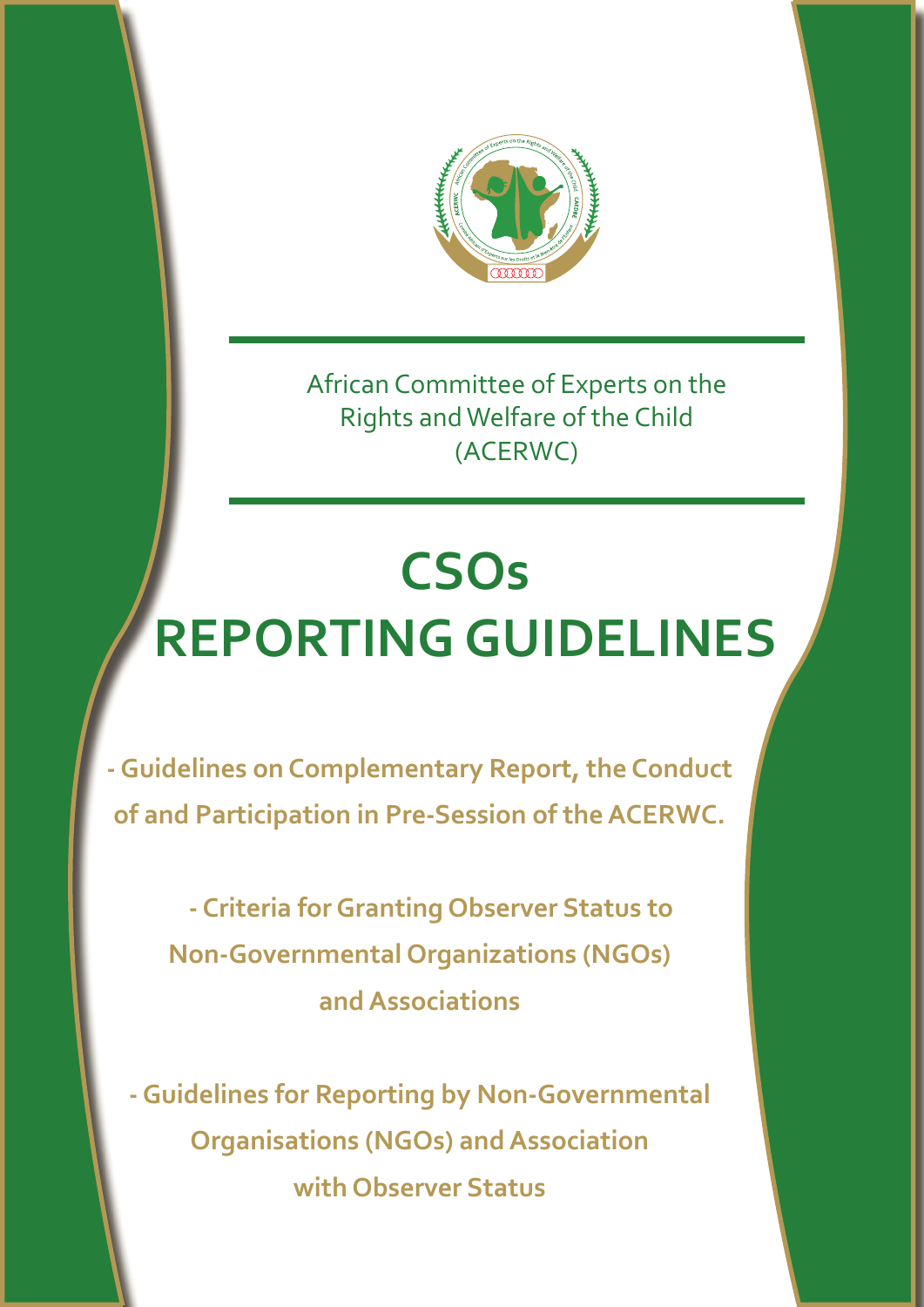# **NOTE:**

This document combines the Guidelines on Complementary Report, the Conduct of and Participation in Pre-session; Criteria for Granting Observer Status to Non-Governmental Organizations (NGOs) and Associations; and Guidelines for Reporting by Non-governmental Organisations (NGOs) and Association with Observer Status.

© African Committee of Experts on the Rights and Welfare of the Child (ACERWC) Printed in September 2015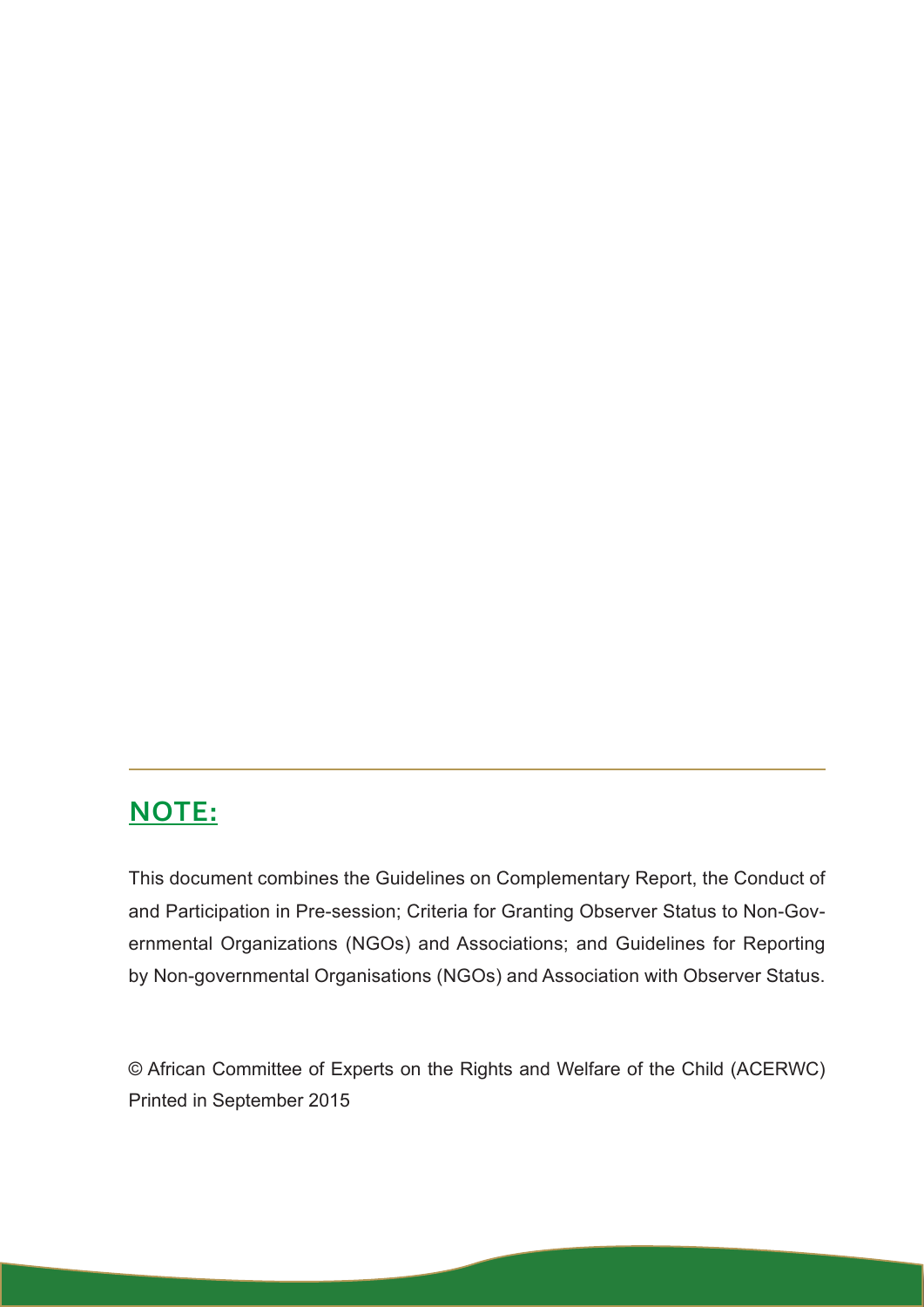# **GUIDELINES ON COMPLEMENTARY REPORT, THE CONDUCT OF AND PARTICIPATION IN PRE-SESSION OF THE ACERWC**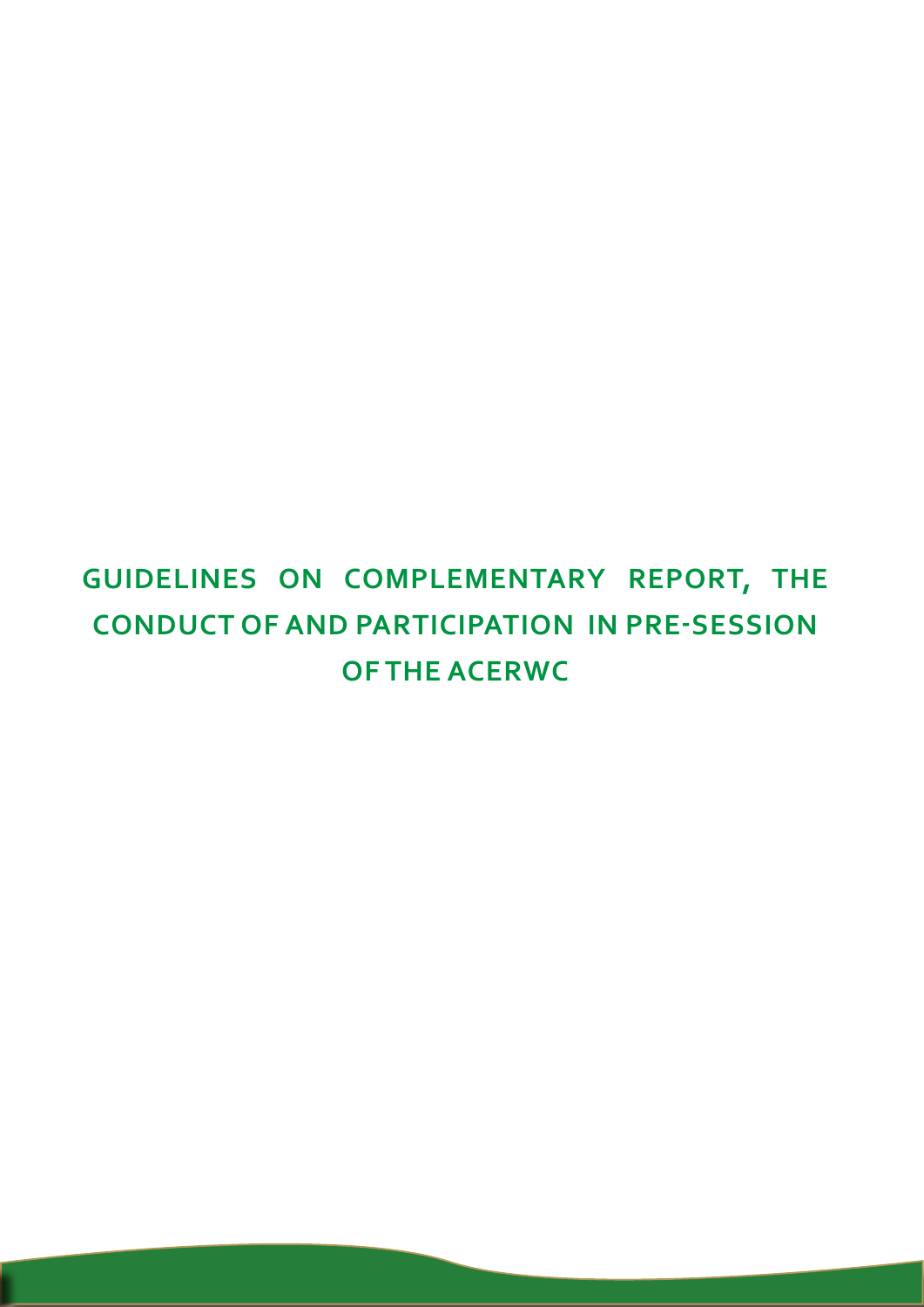Guidelines on Complementary Report, the Conduct of and Participation in Pre-Session

#### Table of Contents

#### *Preamble*

#### Part I:

| I.       | General Provisions (2008) (300) 300 Ceneral Provisions (300) 300 Ceneral Provisions (300) 300 Ceneral Contract |  |  |
|----------|----------------------------------------------------------------------------------------------------------------|--|--|
|          | 1. Definition                                                                                                  |  |  |
|          |                                                                                                                |  |  |
|          | 3. Guiding Values and Principles for the Preparation and Presentation of                                       |  |  |
|          |                                                                                                                |  |  |
| II.      |                                                                                                                |  |  |
|          | A. Format                                                                                                      |  |  |
|          |                                                                                                                |  |  |
|          |                                                                                                                |  |  |
|          |                                                                                                                |  |  |
|          | 3. General Principles                                                                                          |  |  |
|          | 4. Specific Cluster of Rights                                                                                  |  |  |
|          | 5. Practical provisions                                                                                        |  |  |
| Part II: |                                                                                                                |  |  |
| III.     |                                                                                                                |  |  |
|          | 6.                                                                                                             |  |  |
|          | Participation in the Pre-Session<br>7 <sub>1</sub>                                                             |  |  |
|          | <b>Conduct of Pre-Session</b><br>8.                                                                            |  |  |
| IV.      | Miscellaneous                                                                                                  |  |  |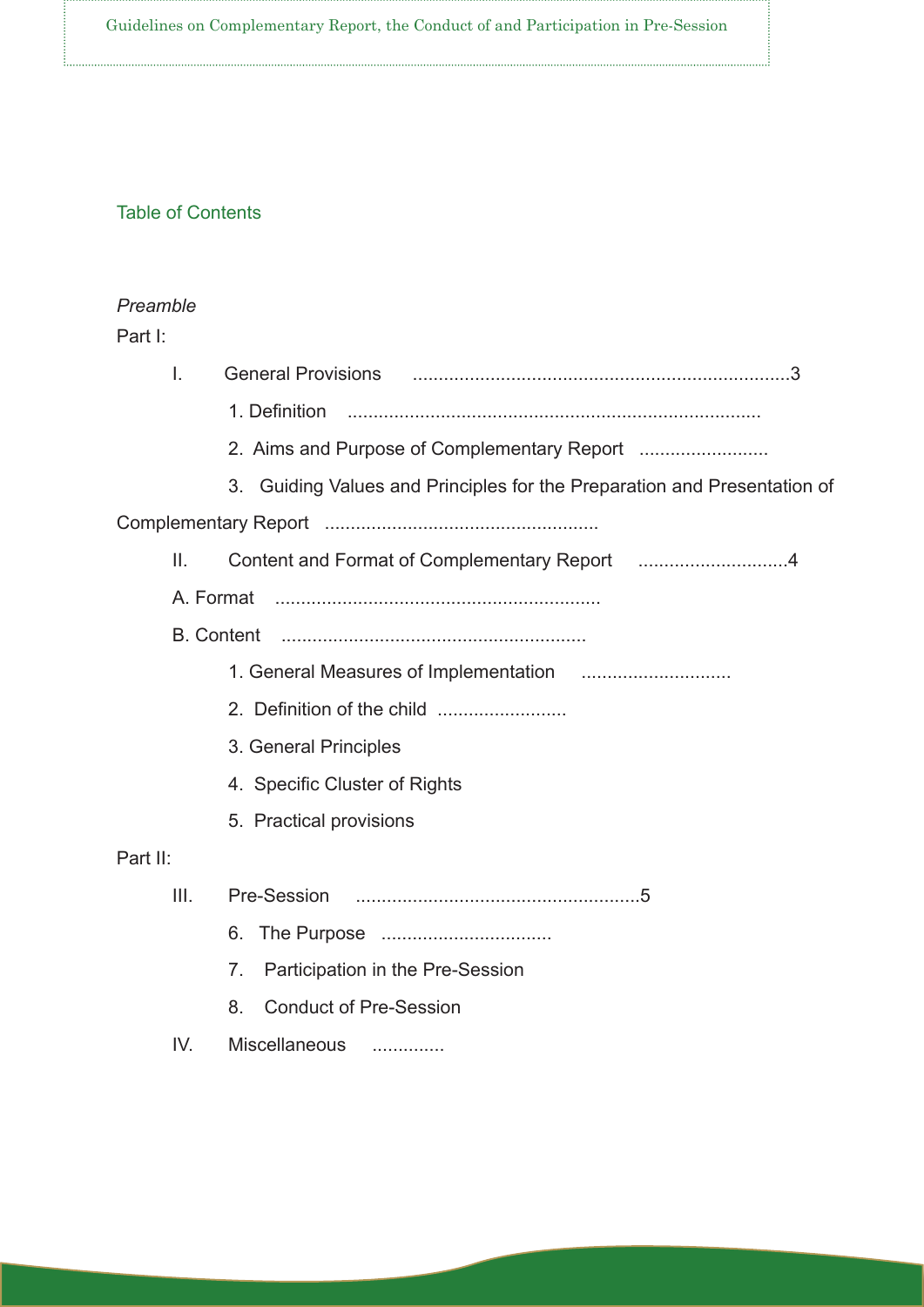#### **Preamble**

*Aware that Article 43 of the African Children's Charter mandates the African Committee of Experts on the Rights and Welfare of the Child to receive reports, initially and periodically, from state parties on their implementation of, and compliance with the provisions of the African Charter on the Rights and Welfare of the Child,*

*Considering the central role reporting plays in the monitoring and implementation of the provisions of the African Charter on the Rights and Welfare of the Child,*

*Cognizant that for reporting mechanism to be an effective and constructive dialogue, the process must be open, participatory, transparent, objective and inclusive,*

*Aware of the important role the AU, UN agencies, civil society organizations and individuals with relevant expertise play in widening and deepening the scope and nature of the ongoing dialogue with state parties through reporting processes,*

*Considering that state parties have guidelines to follow in their reporting obligations,*

*Desirous to improve and enhance the format and content of the complementary reports, and participation in pre-sessions, the African Committee of Experts on the Rights and Welfare of the Child do hereby issue the following guidelines:*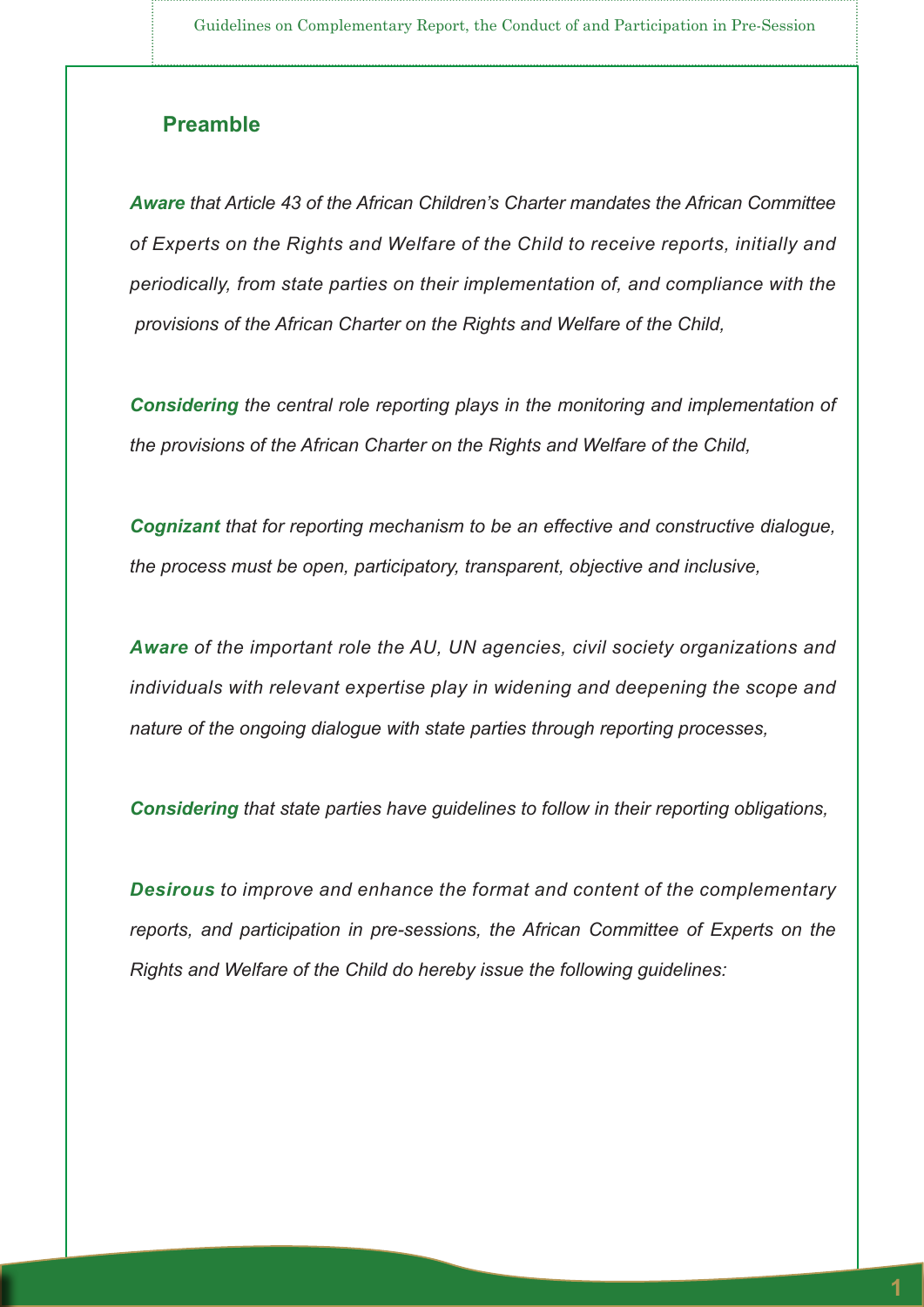#### **PART ONE**

### **I. GENERAL PROVISIONS 1) Definition**

a) Complementary report: is a factual, objective, and succinct representation of the 'actual situation of children on ground', presented to the Committee by organizations or individuals, and aimed at addressing perceived omissions, deficiencies, or inaccuracies in the official government report.

b) Pre-session: is a meeting organized by the Committee prior to a consideration of a state party report, for organizations or individuals from the country whose state party report is scheduled for consideration to elicit further information and to better understand the actual situation of children and or the implementation of the Charter on the ground.

#### **2) Aims and Purpose of Complementary Report**

i. To provide the Committee with additional, specific, credible and objective information that corroborates or provides alternative information to complement the report presented by the State Party.

ii. To provide the Committee with complete picture of the status of children and implementation of the Charter in the territory of the State Party.

iii. To provide the Committee with concrete, country-specific, limited in time, realistic and implementable recommendation(s); and

iv. To further improve the status of children in Africa and implementation of the Charter in the territory of the respective State Parties.

### **3) Guiding Values and Principles for the Preparation and Presentation of Complementary Report**

i. The information included in a complementary report must be factual, reliable and objective, and supported by verifiable body of evidence. Where possible, the complementary report should provide up-to-date statistical information that may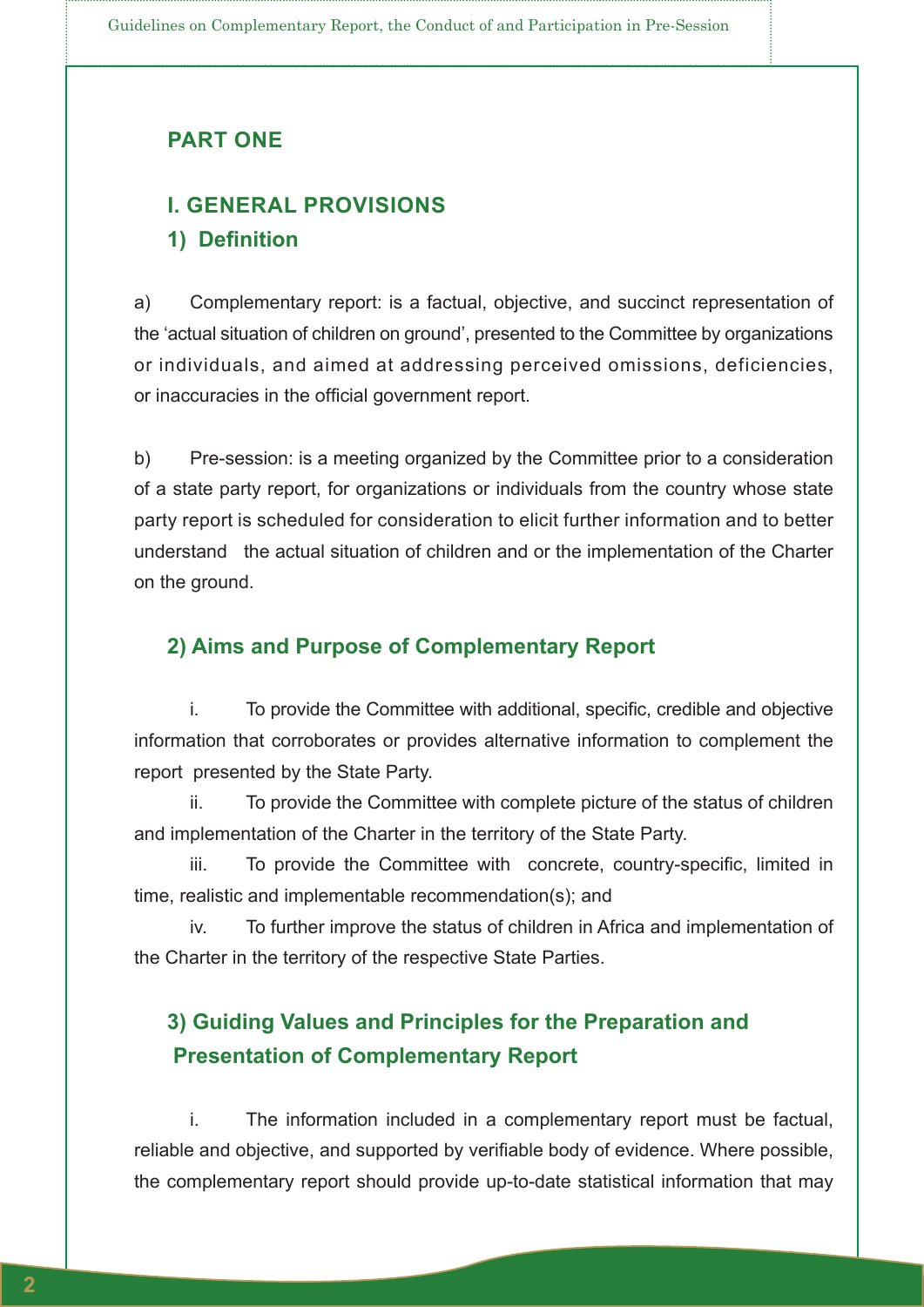not be reflected in the State Party report.

ii. The process of the preparation of the complementary report should, preferably, be broad, collective and participatory.

iii. The Complementary report should strive to enhance the quality of constructive dialogue between the Committee and a State Party, rather than condemn or being a mere judgmental or antagonistic piece.

iv. The complementary report should strive to say more with fewer words, biased towards implementation processes and challenges, use reliable and verifiable examples to illustrate the case being made, and clearly cite sources relied on by the author(s).

v. Complementary reports about children should not be written without them.

#### **II. CONTENT AND FORMAT OF COMPLEMENTARY REPORT**

#### **A. Format**

i. Complementary report should follow the exact similar format of the State Party report.

ii. Complementary report to an initial State report shall follow the format provided for in this guideline.

iii. Complementary report to a periodic state report shall:

a. Not duplicate information already provided for in the initial State report such as demographic information, except if it is relevant to a periodic report;

b. Provide concrete examples of steps and measures a State Party has undertaken to implement the recommendations of the Committee;

c. Indicate failure of or inability of a State Party to implement the recommendations of the Committee;

d. Any progressive or retrogressive measure(s) undertaken by State Party which has or have implication for the realization of the rights and welfare of the child in the territory of the state party;

e. Provide information on any other additional area(s) requested by the guidelines on the periodic State Report.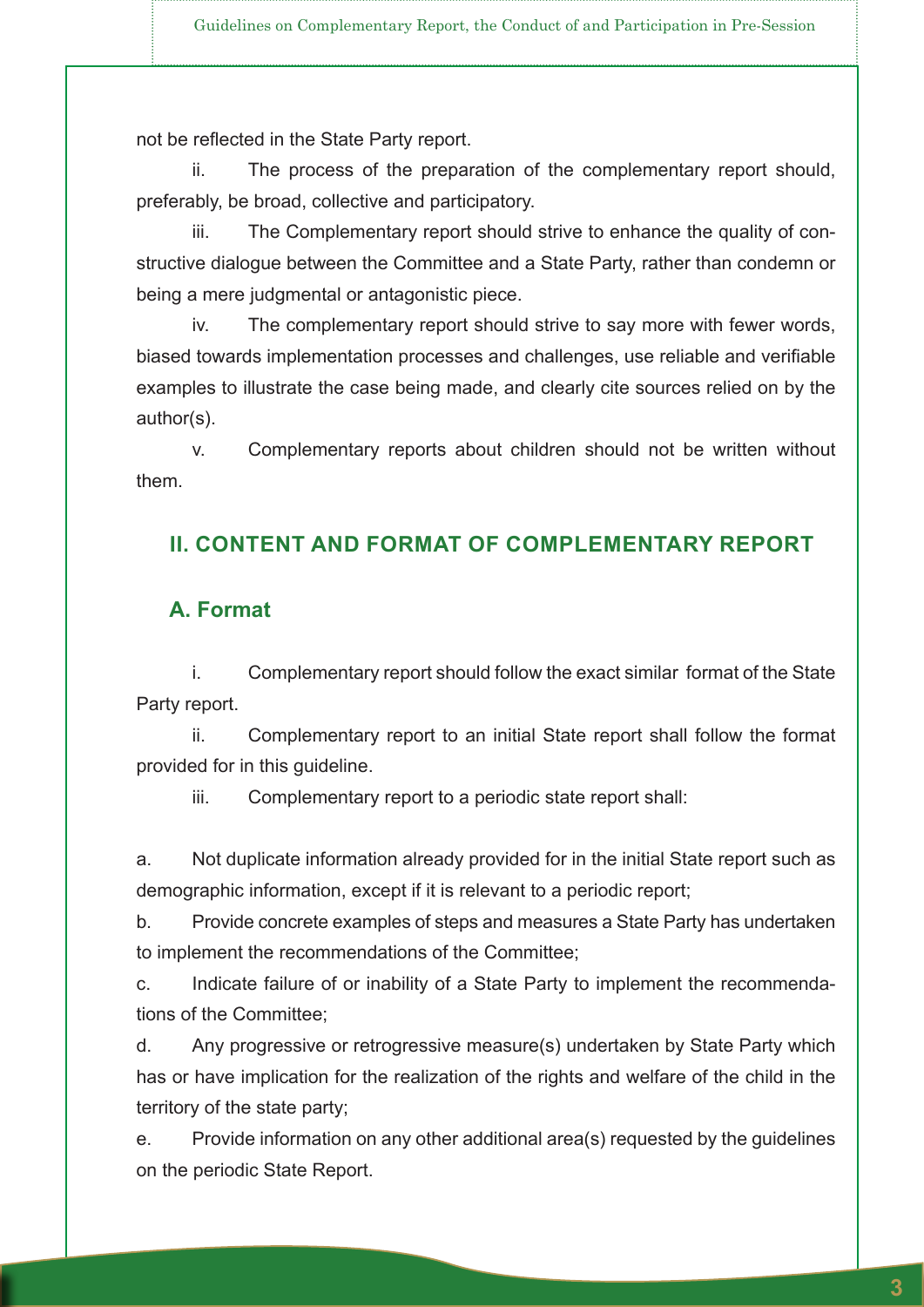Guidelines on Complementary Report, the Conduct of and Participation in Pre-Session

#### **B. Content**

The content of complementary report shall follow the following outline:

#### **1) General Measures of Implementation**

a) Complementary report should highlight good practices, identify gaps, and underline challenges hindering government's ability to:

i. Put in place appropriate and effective legislations,

ii. Put in place and adequately resourced and staffed national mechanisms for effective implementation of legislations, policies and action plans,

iii. Establish or strengthen national bodies such as independent child rights specific ombudspersons,

iv. Appropriately establish or strengthen national monitoring and evaluation systems to assess impact of interventions on children, and

v. Enhance widespread public awareness and understanding of the rights in the Charter.

b) The Complementary report should highlight limitations and gaps in the constitutional or legislative measure(s) undertaken by State Party to give effect to, and to realize the rights provided for in the provisions of the Charter.

c) Complementary report should comment on the adequacy or otherwise of national or local mechanisms, funding, staffing and effective coordination of such structures, strategies, policies and programs put in place by government to implement the Charter.

d) Complementary report should provide credible information on the existence, functionality, funding and staffing of national platforms and programs designed to disseminate copies of, and widely make known the principles and provisions of the Charter at all levels of society.

e) Complementary report should identify the main issue(s) responsible for, or challenge(s) hindering effective implementation of the Charter, and provide concrete, realistic and actionable recommendation(s) to rectify the issue or challenges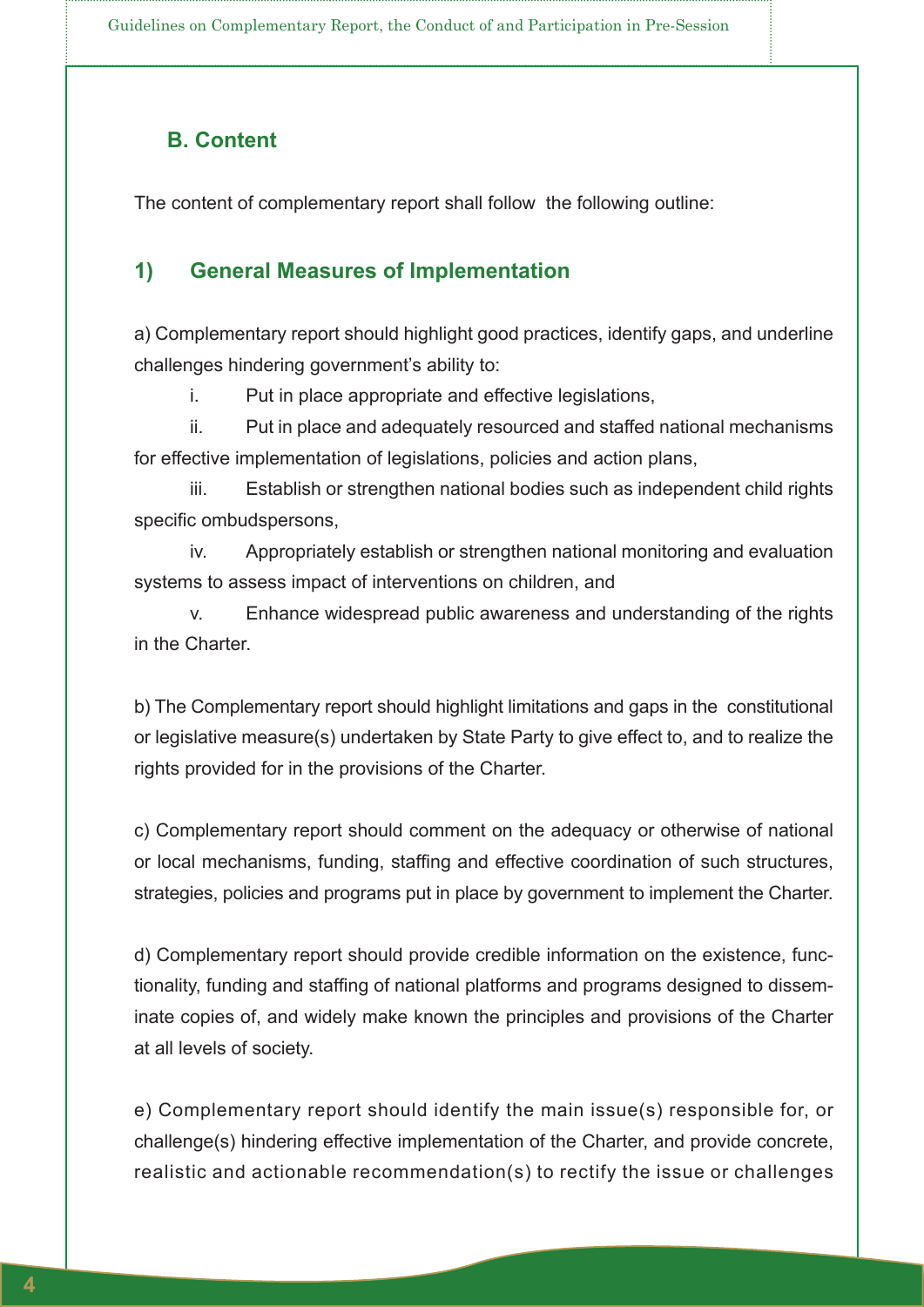mentioned as well as the role the author(s) envisage playing in realizing the implementation of the recommendations.

#### **2) Definition of the child**

a) Complementary report should highlight the inconsistency, if any, or the challenge faced in the definition of the child in laws, policies, programs and practices, in light of the provisions of the Charter.

b) Specifically, complementary report should highlight inconsistencies or gaps in the definition of the child and minimum age of, inter alia, employment, criminal responsibility, any unfair difference between boys and girls in age definition, age of sexual consent as well as customary definition, capital punishment and life imprisonment, voluntary enlistment in the armed forces, conscription into the armed forces, participation in hostilities, depravation of liberty, including by arrest, detention and imprisonment, as well as in the areas of administration of justice, asylum seeking and placement of children in welfare and health institutions; giving testimony in courts, in civil and criminal cases.

#### **3) General Principles**

#### *a) Non-discrimination*

i. Complementary report should highlight gaps, inconsistencies or uneven and unfair treatment of the boy and girl child, urban and rural child, able and the child with disability, agrarian and nomadic child, and the child living and working on the street; in laws, policies, programs and practices of government. In this regards, complementary reports should endeavor, where available, to provide disaggregated data by sex, class or fortune.

ii. Specifically, complementary report should provide concrete examples of any distinction, restriction or preference in the treatment of children, which is based on any ground such as race, color, sex, religion, political or other opinion, national or social origin, property, birth or other status, and which has the purpose or effect of nullifying or impairing the recognition, enjoyment or exercise by boys and girls in the country, on an equal footing, of all rights and freedoms guaranteed by the Charter.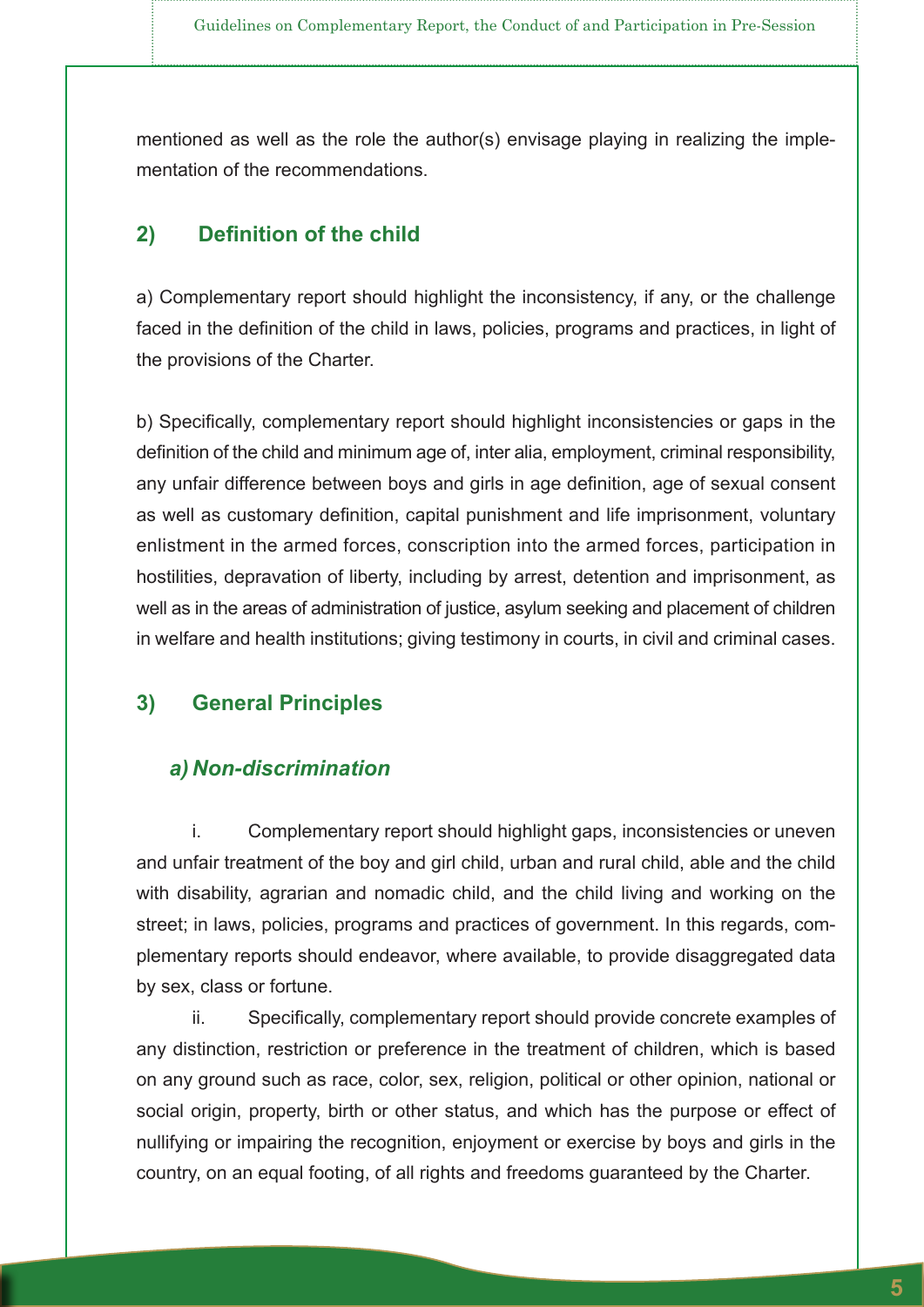iii. Complementary report should identify the major factors or challenges perpetuating discrimination, and provide concrete, realistic and actionable recommendation(s) to rectify the challenge mentioned as well as the roles the author(s) envisage playing in realizing the implementation of the recommendation(s).

#### *b) The best interest of the child*

i. Complementary report should highlight good practices, identify challenges and underline gaps in upholding the best interest of the child with respect to all matters and specially parental responsibility, depravation of family environment, adoption, restriction of liberty, court hearing on penal matters, and provide examples of the best interest impact assessment activities by government, if any.

ii. Complementary report should identify gaps, challenges or failure to mainstream the best interest of the child principle in family law, education, health, cultural and religious policies, programs and practices, and judicial practice.

iii. Complementary report should identify the factors or challenges and provide concrete, realistic and actionable recommendations to rectify the challenges mentioned as well as the role the author(s) envisage playing in realizing the implementation of the recommendation(s).

#### *c) Life, survival and development*

i. Complementary report should identify good practices, limitations, challenges or failure by government to put in place measures to improve pre-natal care for mothers and babies, reduce infant and child mortality, reduce malnutrition, protect life, prevent deprivation of life, namely by prohibiting and preventing death penalty, extralegal, arbitrary or summary executions or any situation of enforced disappearance of children.

ii. Complementary report should point out any instance of unwillingness by, or inability of government to provide conducive legislative, policy or programmatic frameworks to ensure dignified living, survival and development of the child. This could be done by highlighting instances of uneven allocation or misallocation of resources that could directly or indirectly impact negatively on the rights of the child.

iii. Complementary report should identify the major factors or challenge(s)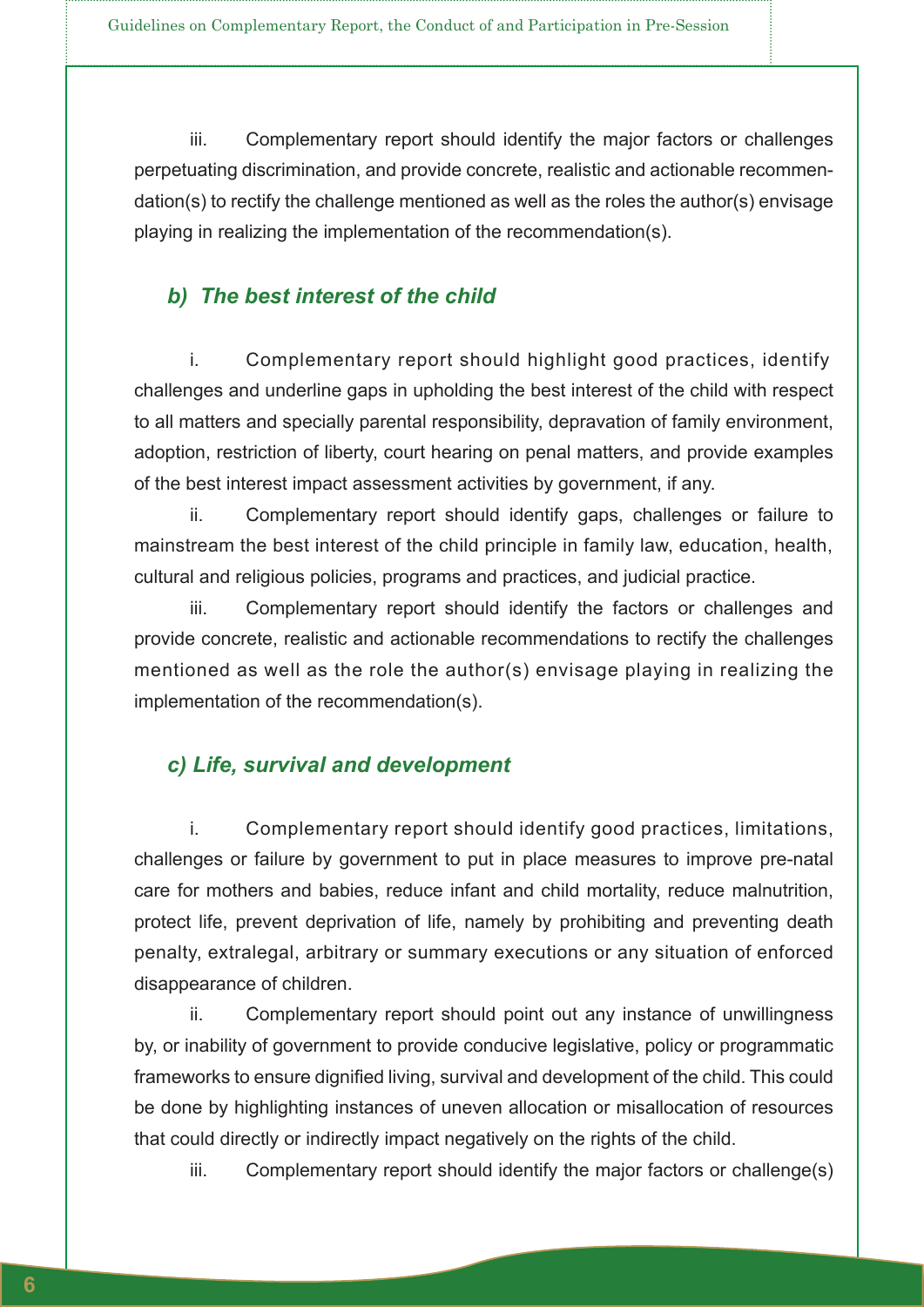and provide concrete, realistic and actionable recommendation(s) to rectify the challenges mentioned as well as the role the author(s) envisage playing in realizing the implementation of the recommendation(s).

#### *d) Child participation*

i. Complementary report should highlight good practices, identify gaps and underline challenges to ensure that every child capable of forming a view enjoys the right to express that view freely in all matters affecting him or her; that the views of child are given due weight in accordance with age and maturity.

ii. Complementary report should identify gaps, challenges or failure to fund and staff mechanisms that promote and protect child's ability to receive relevant information and to give his/her views, get the views heard and taken into consideration, and participate in decision making processes that affect his/her life, prosperity and pursuit of happiness.

iii. Complementary report should identify the main responsible issue(s) or challenges, and provide concrete, realistic and actionable recommendation(s) to rectify the issues mentioned as well as the role the authors envisage playing in realizing the implementation of the recommendation(s).

#### **4) Specific cluster of rights**

#### *a) Political rights and freedoms*

i. Complementary report should highlight gaps, challenges or failure to put in place adequately funded and staffed policy structures, strategies and programs that ensure a child has a decent name, that the particulars of his/her birth are registered and recognized by law, and that the child has a nationality and lawful identity.

ii. Complementary report should indicate gaps, challenges or failure to put in place adequately funded and staffed policies, structures, strategies and programs that empower and enable the child to freely express and exchange views and information, associate with other children, and freely choose and practice his religious beliefs compatible with his/her evolving capacity.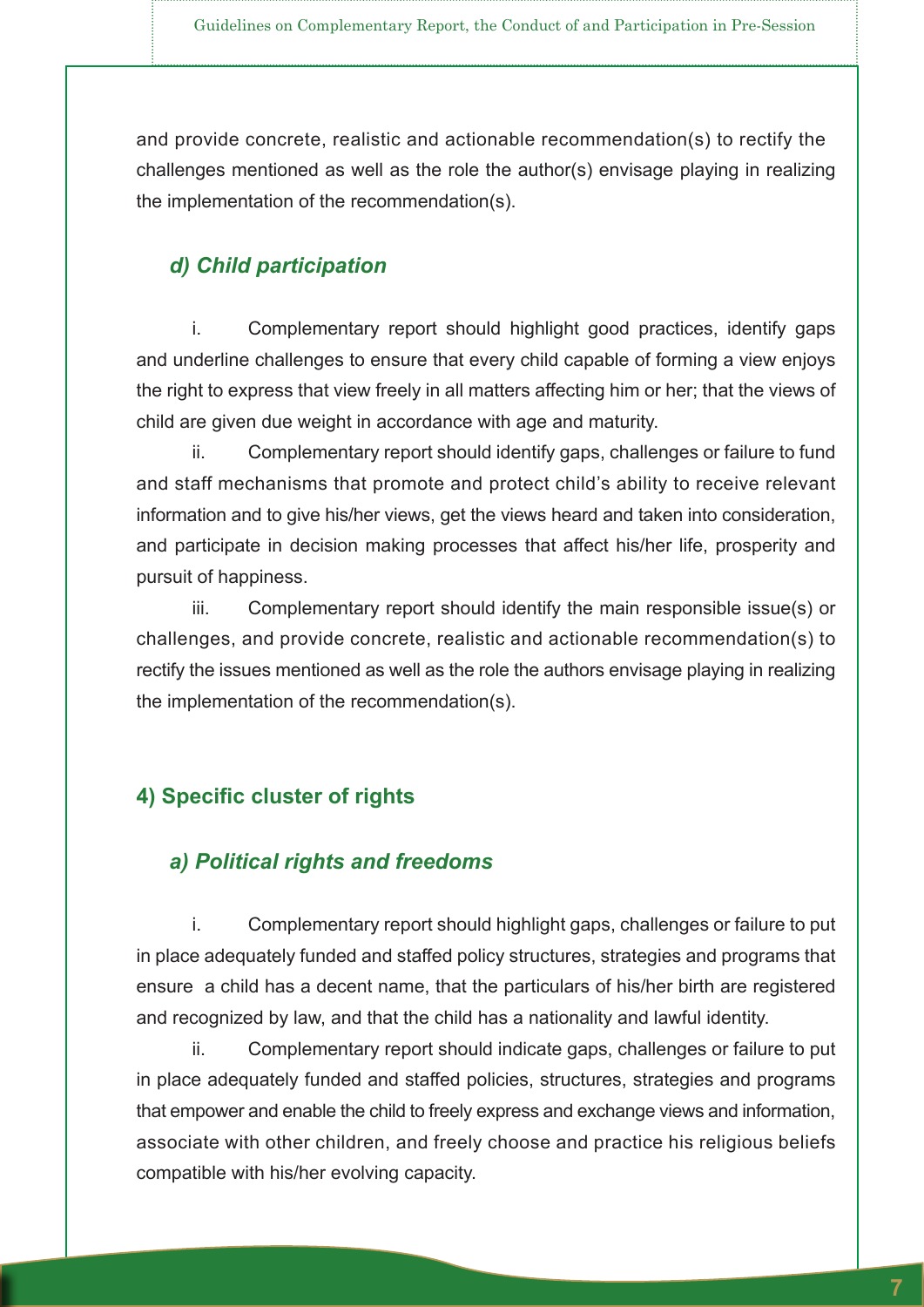#### *b) Abuse and torture*

i. Complementary report should identify gaps, challenges or failure by government and other duty bearers to put in place preventive and protective policies, structures, strategies and programs to ensure that the child enjoys the right to freedom from abuse, torture and fear.

ii. Complementary report should identify the major factors or challenge(s) and provide concrete, realistic and actionable recommendation(s) to rectify the challenges mentioned as well as the roles the authors envisage playing in realizing the implementation of the recommendation(s).

#### *c) Family and alternative care*

i. Complementary report should highlight good practice, limitations, gaps or failure by government to put in place laws, policies, mechanisms, strategies and programs or any implementation challenges to facilitate parental guidance and responsibility, prevent separation of children from their family environment, and whenever this is impossible, ensure that separation is carried out safely, in the best interest of the child and appropriate follow up mechanisms are put in place.

ii. Complementary report should endeavor to provide, whenever available, desegregated data with respect to children covered under this section.

iii. Complementary report should identify the major factors or challenges and provide concrete, realistic and actionable recommendations to rectify the challenges mentioned as well as the role the authors envisage playing in realizing the implementation of the recommendations.

#### *d) Health and welfare*

1) Complementary report should highlight good practices, measures taken, limitations, challenges or failure of those measures and programs to:

- a. Reduce stillbirth and infant mortality rate,
- b. Improve environmental hygiene,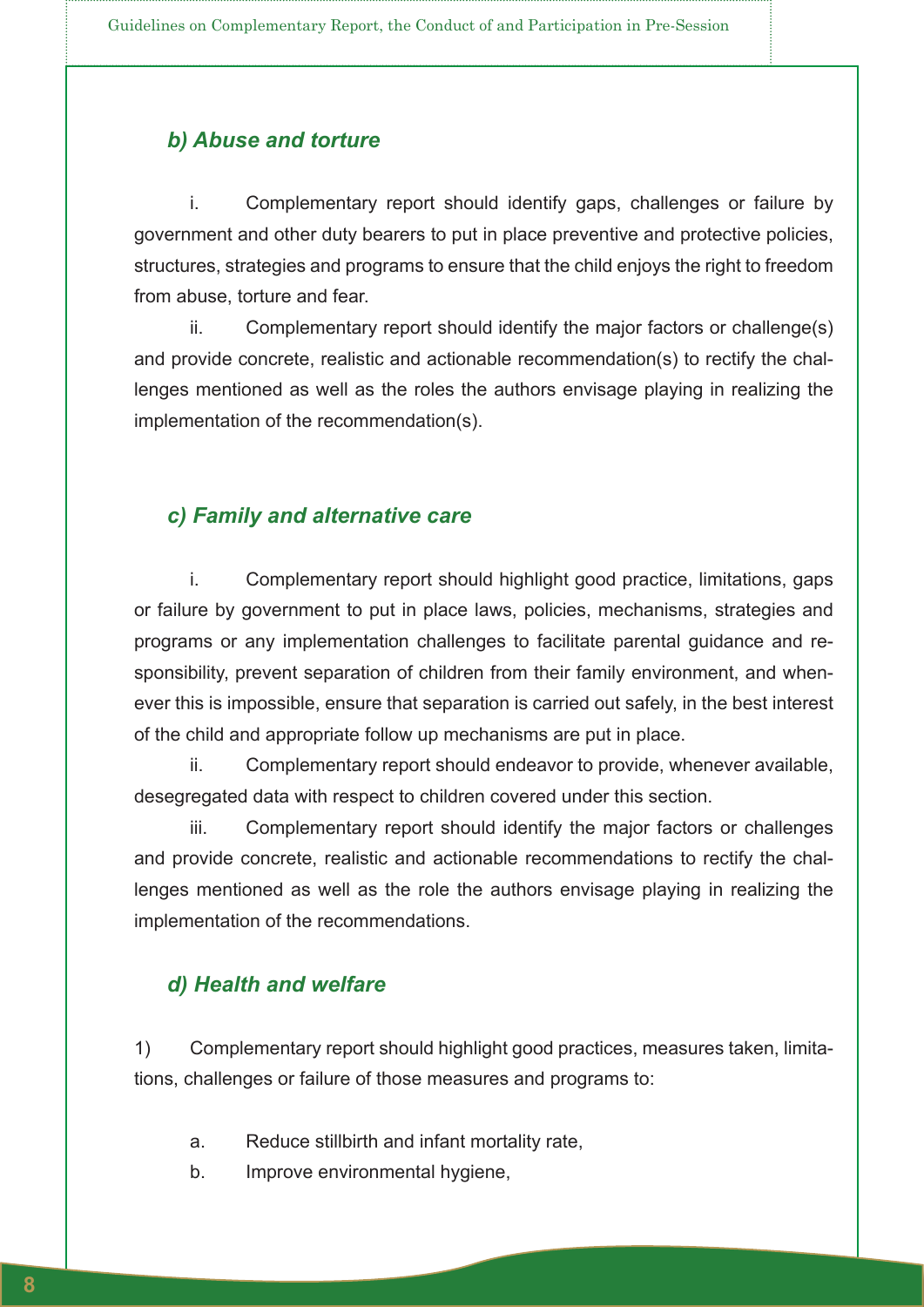c. Prevent, treat and control epidemic and endemic diseases,

d. Improve child and maternal health, sexual and reproductive health services,

e. Establish and adequately fund effective and functional primary health services that are context-specific and relevant, and incorporate effective public education and awareness strategy.

2) Complementary report should identify gaps, challenges or failure of government to put in place effective laws, adequately funded and staffed policy structures, strategies and programs to provide children with available, accessible, adequate, and culturally acceptable health goods and services, social security and child care services specially for less privileged and disadvantaged children.

3) Complementary report should identify the major factors or challenge(s) and provide concrete, realistic and actionable recommendation(s) to rectify the challenge(s) mentioned and the roles the author(s) envisage playing in realizing the implementation of the recommendation(s).

#### *e) Education, leisure and cultural activities*

1) Complementary report should highlight good practices, identify gaps in, and underline challenges faced by government to:

a. Provide free, compulsory primary education for all children, specially the girl child, children with disability, children of minority groups, children from the rural areas, internally displaced children, and refugee children,

b. Ensure that basic education programs are accessible, inclusive and responsive to children's needs, reduce gender disparities,

c. Ensure that learning environment is safe and free from fear

d. Develop a responsive, participatory and accountable system of education governance and management.

2) Complementary report should highlight good practices, gaps, challenges or failure by government to put in place laws, policies and adequately funded and staffed mechanisms, strategies and programs to provide relevant, qualitative and safe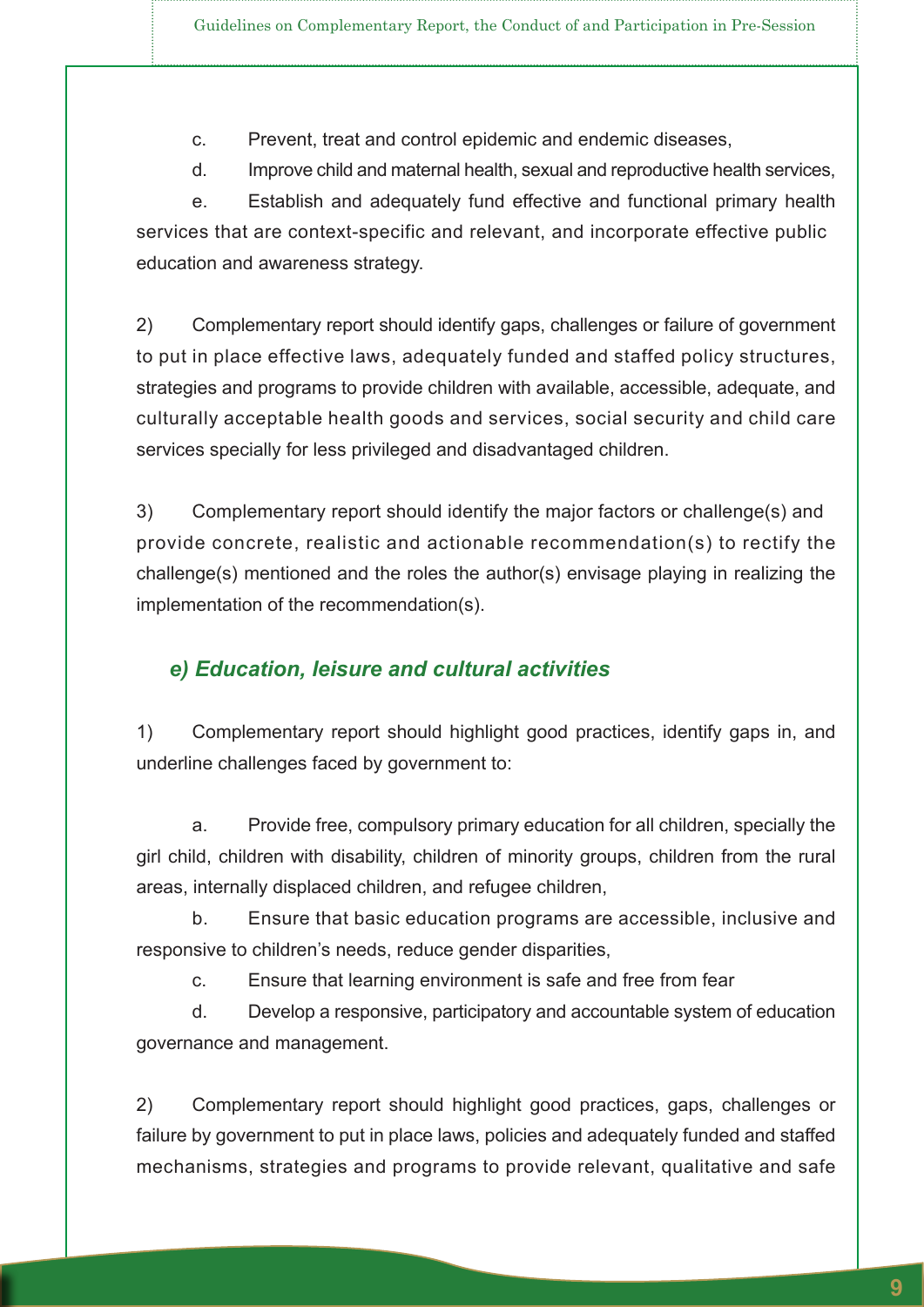education to boys and girls. Whenever possible, complementary report should provide desegregated data by sex, status, geographically location of boys and girls accessing quality education.

3) Complementary report should identify the major factors or challenges and provide concrete, realistic and actionable recommendations as well as the role the authors envisage playing in realizing the implementation of the recommendations.

#### *f) Special protection measures*

a. Complementary report should highlight good practices, identify gaps and underline challenges in laws, policies, mechanisms and programs that affect the prevention of and protection of children from violence in all settings including: all corporal punishment, harmful traditional practices, such as early and forced marriages, female genital mutilation, sexual violence and torture and other cruel, inhuman or degrading treatment or punishment.

b. Complementary report should highlight the existence and functionality of, or lack of a multifaceted and systematic framework to respond to violence against children which is integrated into national planning processes; provide accessible, child-sensitive and universal health and psycho-social services, including pre-hospital and emergency care, legal assistance to children and, where appropriate, their families when violence is detected or disclosed.

c. Complementary report should identify measures, gaps and limitations affecting the establishment of safe, well-publicized, confidential and accessible mechanisms for children, their representatives and others to report violence against children.

d. Complementary report should document any instance of unwillingness and inability of government to bring all perpetrators of violence against children to justice and ensure that they are held accountable through appropriate criminal, civil, administrative and professional proceedings and sanctions.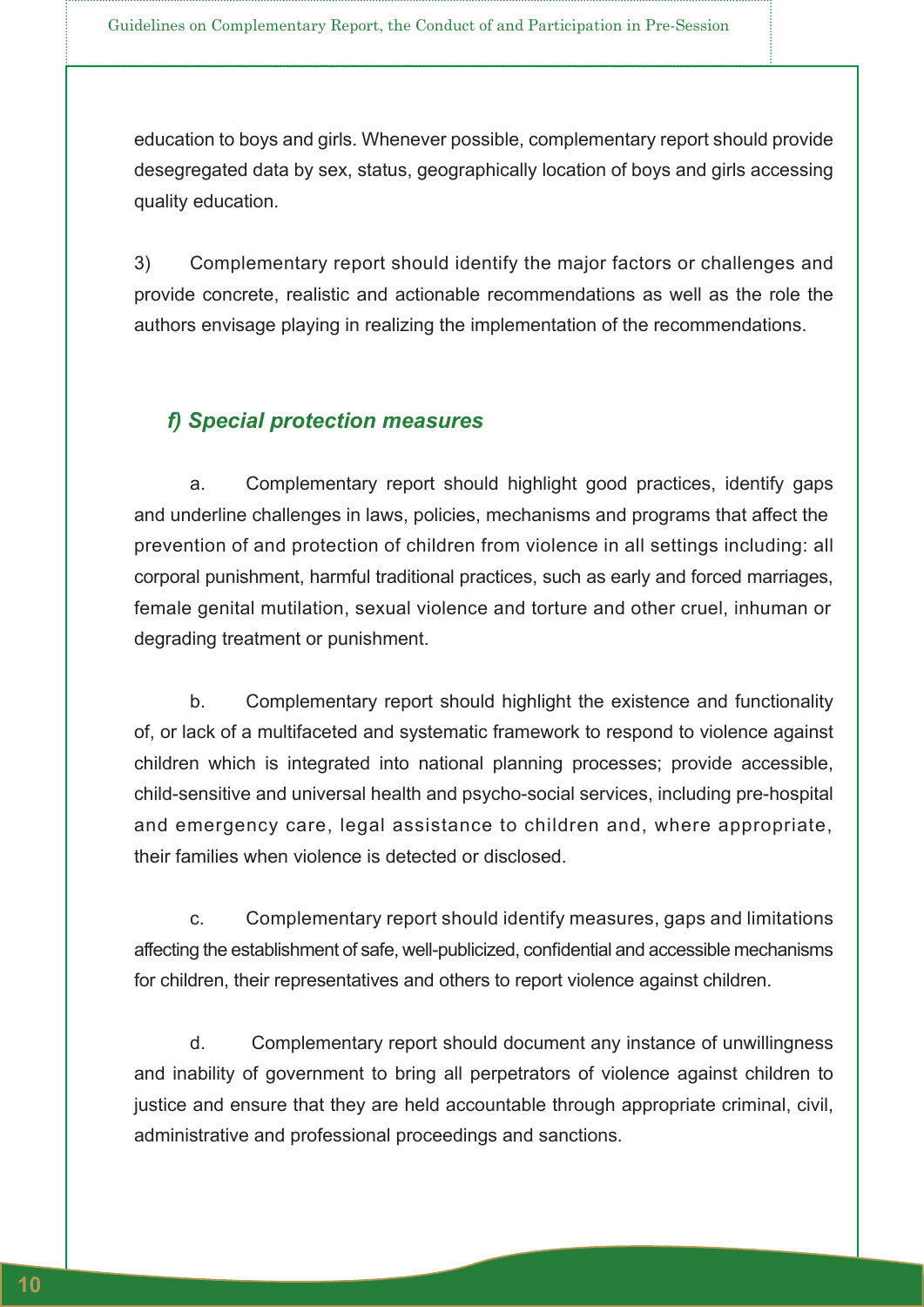Guidelines on Complementary Report, the Conduct of and Participation in Pre-Session

e. Complementary report should provide statistics that desegregate on the basis of the following categories:

- i. Children in situations of emergency:
- ii. Refugee, returnee and displaced children,

iii. Children in armed conflicts, including specific measures for child protection and care

iv. Children in conflict with the law:

v. The administration of juvenile justice

 vi. Children deprived of their liberty, including any form of detention, imprisonment or placement in custodial setting and compliance with the provisions of Article 5(3) of the Children's Charter prohibiting death sentences on children

f. Children of imprisoned mothers:

 i. Special treatment to expectant mothers and to mothers of infants and young children who have been found guilty by law

ii. A mother shall not be imprisoned with her child

 iii. Reformation, integration of the mother into the family and social rehabilitation

- g. Children in situations of exploitation and abuse
- h. Economic exploitation including: Child Labour, drug abuse
- i. Abuse and torture
- j. Sexual exploitation and sexual abuse
- k. Other forms of abuse and exploitation, such as begging, early pregnancy, etc.
- I. Sale, trafficking and abduction

m. Children victims of harmful social and cultural practices affecting the welfare, dignity, normal growth and development of the child:

- i. Betrothal of girls and boys
- ii. Early and forced marriage
- iii. Any form of female genital mutilation
- iv. Any other form of harmful social and cultural practices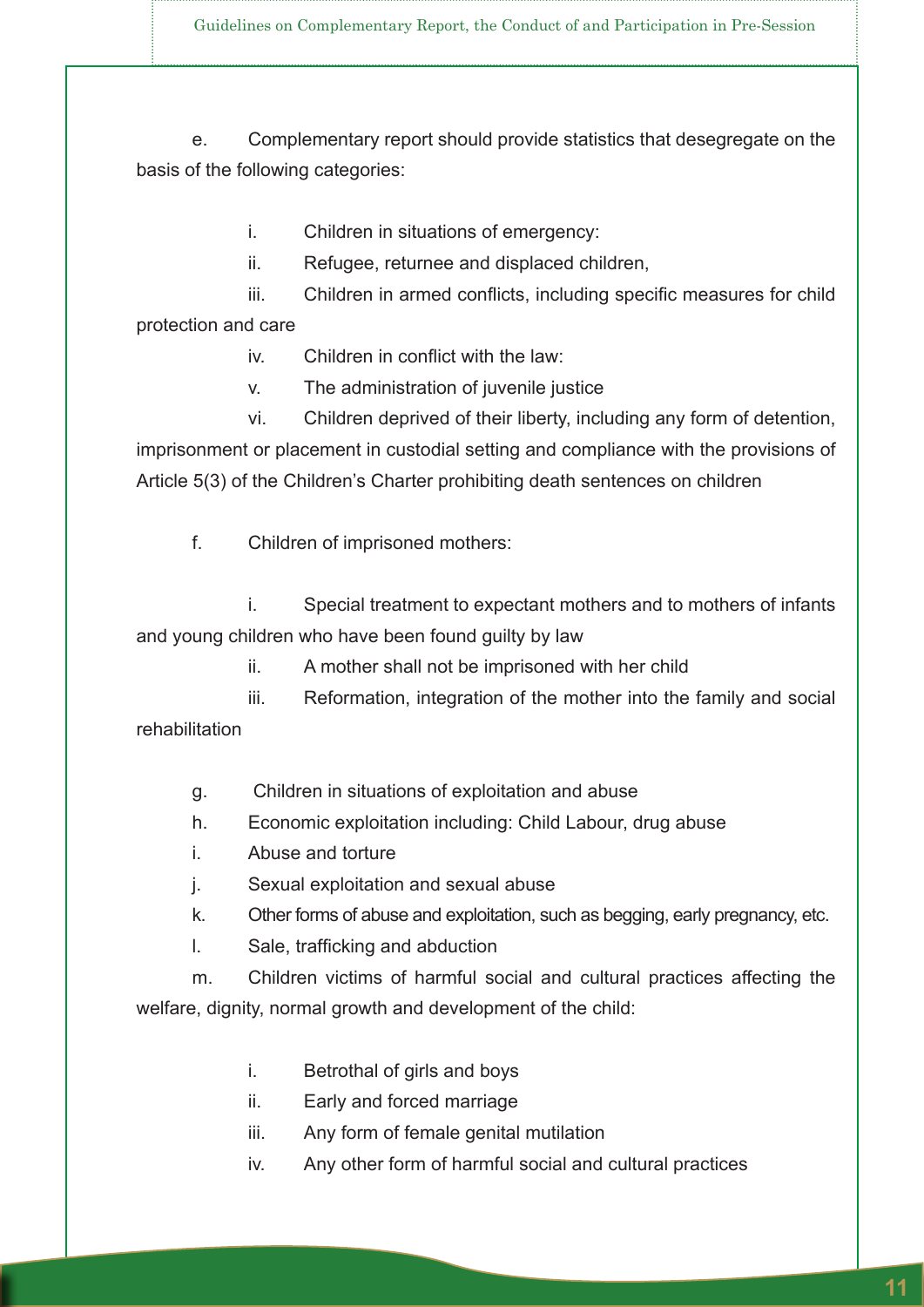n. Children belonging to a minority group

o. Children who need special protection on account of being in risky or vulnerable conditions and situations such as street children or HIV/AIDS orphans

p. Any other emerging or unforeseen problem

#### *g) Responsibility of the child*

Complementary report should document good practice, identify gaps, limitation or failure of government to put in place relevant laws, policies, structures, strategies and programs to promote and facilitate the responsibility of boys and girls towards their parents, family, community, superiors, their country and the continent.

#### **5) Practical provisions**

 i. Complementary report should not be more than 7500 words or 30 pages whichever comes first.

 ii. Complementary report should have a 3 page executive summary, each heading or sub heading should identity a need, point out the main issue(s) responsible for the need and provide concrete recommendation(s) to meet the need.

 iii. 15 hard copies of complementary report should be submitted in English and French to the secretariat of the Committee. In addition, soft copies may be sent through e-mail to the secretariat of the Committee.

 iv. The Cover page of the Complementary Report should indicate the full address of the Organization, including P.O. Box, Email and Telephone Number.

 v. Complementary report should be submitted 6 months to the date when state report is due for consideration, and at least 3 months before the date of a pre-session.

 vi. In order to be invited, author(s) of a complementary report must specifically request for participation in the pre-session.

vii. The Committee shall keep complementary reports confidential. The Committee may decide at its discretion to make public a complementary report whenever it deem fit except the author(s) decides otherwise.

 viii. Where a complementary report was submitted to the UN CRC Committee and the information provided for in that report has not been largely over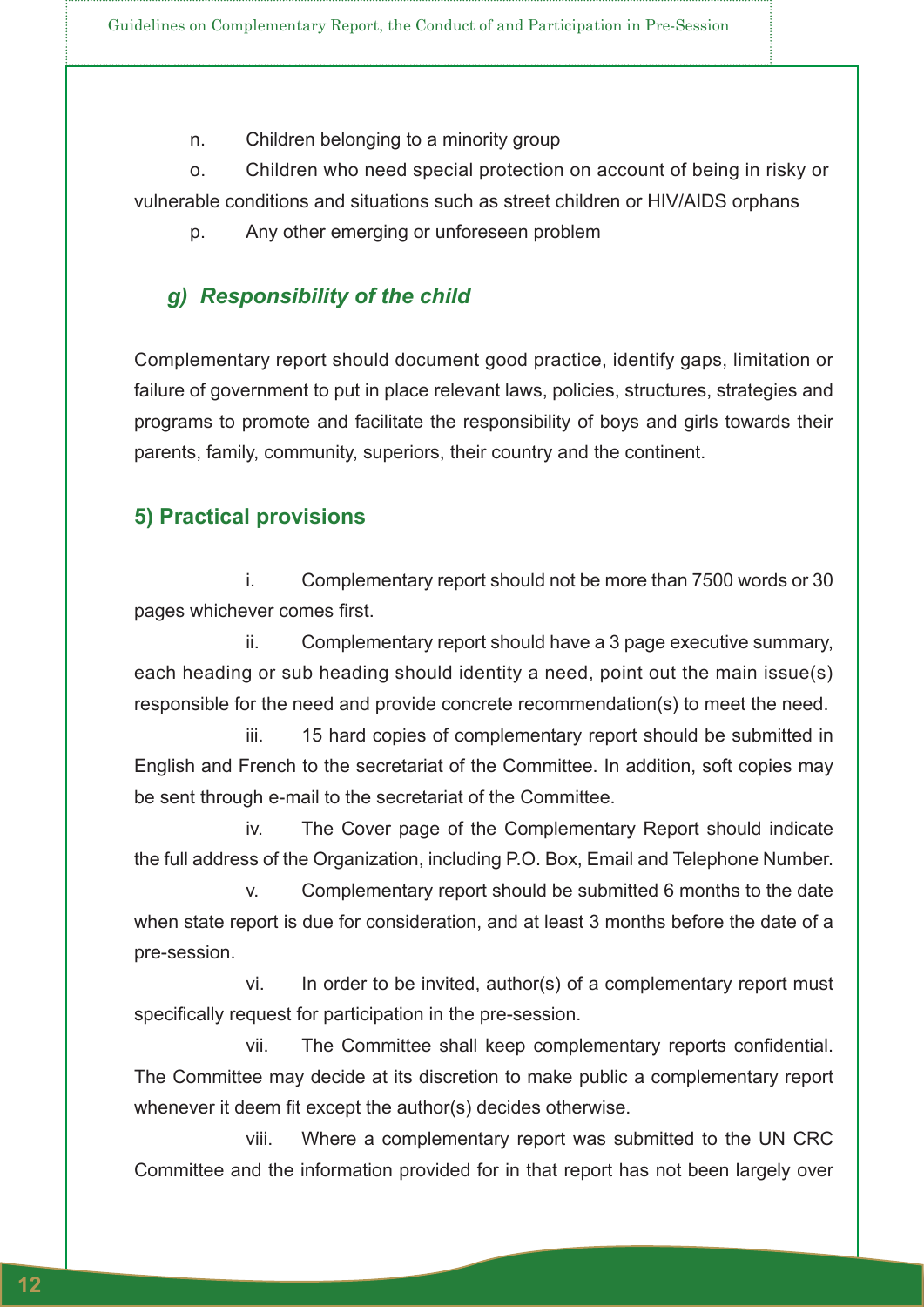taken by events, the author(s) may submit the same report to the Committee, provided that the African Charter specific provisions are reported on as an addendum to that report.

#### **PART TWO**

#### **III. PRE-SESSION**

#### **6) The purpose**

 i. A pre-session is convened to conduct a preliminary review of a state party report and to examine complementary information.

 ii. To identify areas of concern, list of issues and questions that will need to be addressed by the state party either in a written submission or orally.

iii. To finalize preparation for the session in which a state party report is scheduled for consideration.

#### **7) Participation in the Pre-session**

 i. Participation in pre-session is strictly made through invitation and at the discretion of the African Committee of Experts on the Rights and Welfare of the Child.

ii. Individuals or organizations may request participation in the pre-session. The Committee reserves the right to grant or deny such a request without providing justification for such a decision.

 iii. A request from individuals or organizations shall be directed to the secretariat of the Committee at least three months before the date of the pre-session.

 iv. The Committee may extend invitation, at its own discretion, to the following:

a. AU and UN Agencies and bodies with relevant information and expertise that could add value to the conduct of a pre-session.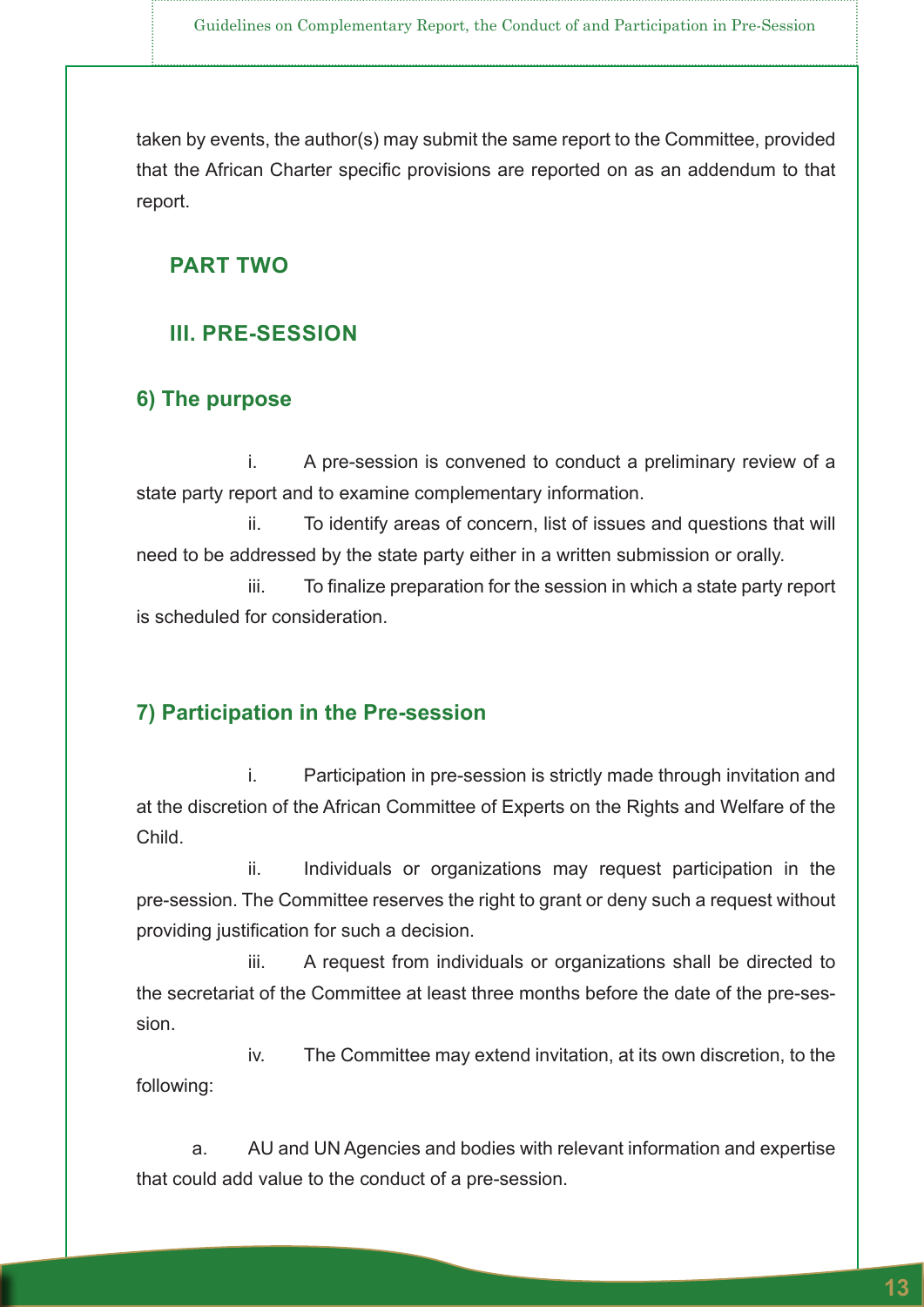b. NGOs or Coalitions of NGOs that have submitted complementary report and have requested to participate in a pre-session.

c. Individuals who have either submitted complementary report or possess valuable information and expertise the Committee deems necessary to the proceeding of a pre-session.

d. Invitation is strictly limited to the pre-session of state report mentioned in the invitation letter.

e. Participants shall be responsible for covering the cost of their participation.

#### **8) Conduct of pre-session**

 i. The chairperson of the pre-session working group of the Committee shall direct the proceeding of the pre-session.

 ii. For the purpose of the pre-session, and where a group of individuals or organizations have prepared one complementary report, such a group of individuals or organizations shall appoint one focal person or organization for administrative as well as smooth conduct of the pre-session.

iii. Invited participants shall be asked after the opening remarks of the Chairperson and any other designated person (s), to make opening statements highlighting the process of their report writing, opinion on state party report, key issues of concern, and any update information on the status of children in their country since the written report was submitted, and may hand over to the Committee any additional evidence in its possession.

 iv. Such opening remarks shall not exceed 10 minutes except the chairperson decides otherwise. Copies of oral statements must be submitted in advance for the purpose of interpretation.

 v. The chairperson may ask AU and UN agencies or other invited experts to make oral presentation in accordance with the above stated procedures.

vi. After the presentations, the chairperson will give the floor to Committee members to ask questions and obtain clarifications.

vii. The presenters will be given floor by the chairperson to respond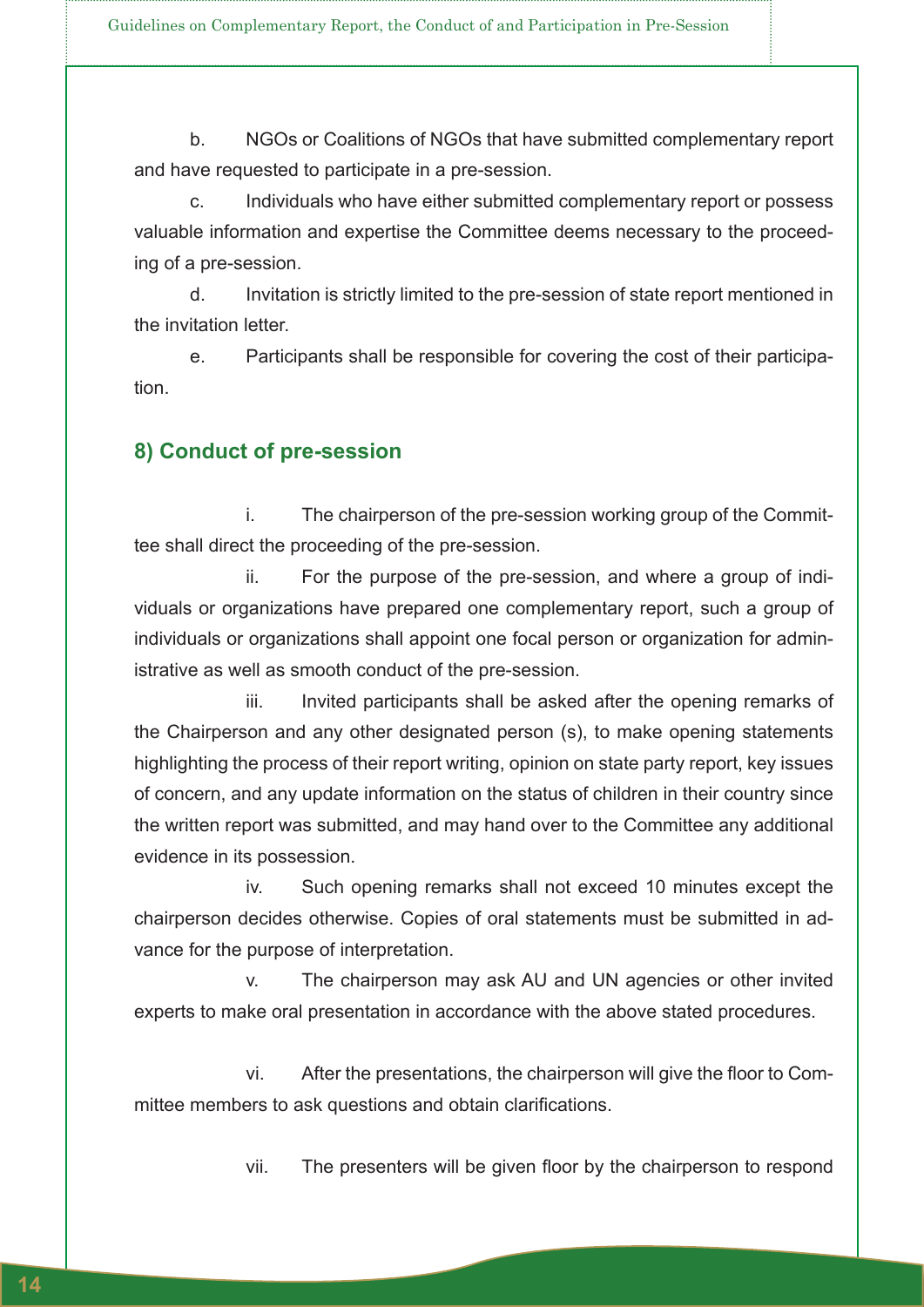to questions asked and to offer clarifications. Such response should not take more than 5 minutes except the chairperson decides otherwise.

 viii. The proceedings of the pre-sessions shall be considered and conduct in line with the rules governing the closed sessions of the Committee.

ix. The proceedings of the pre-session shall be confidential.

x. A breach of confidentiality rule of the Committee shall be treated as a disciplinary case.

 xi. The Committee shall send invitation to participants at least three months before the date of a pre-session.

 xii. Pre-sessions shall be conducted at least three months before the date a state report is due for consideration.

#### **IV. MISCELLANEOUS PROVISIONS**

a) Coming into force

These Guidelines shall take effect 30 days after the date on which they were adopted.

b) Amendment

1) The Committee may, by simple majority, amend these guidelines and disseminate the amended version to stakeholders.

2) Such amendment(s) shall take effect immediately.

c) Citation

These guidelines may be cited as 'the Guidelines on Complementary Report, the Conduct of and Participation in Pre-session of the African Committee of experts on the Rights and Welfare of the Child"

*Adopted on the 15th November 2012 in Addis Ababa, Ethiopia and came into effect on the 14th December 2012*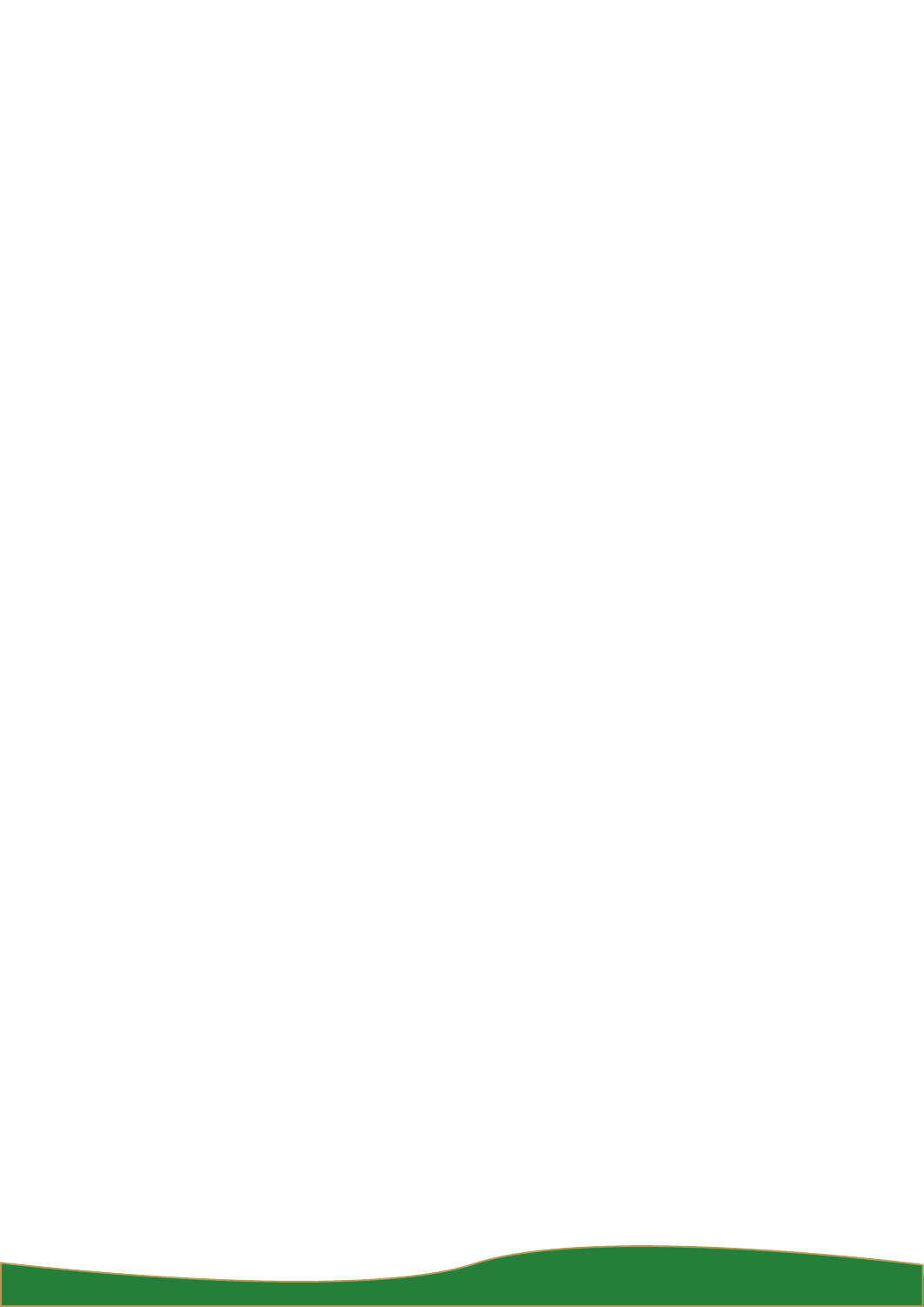Criteria for Granting Observer Status to NGOs and Associations

# **CRITERIA FOR GRANTING OBSERVER STATUS TO NON-GOVERNMENTAL ORGANIZATIONS (NGOs) AND ASSOCIATIONS**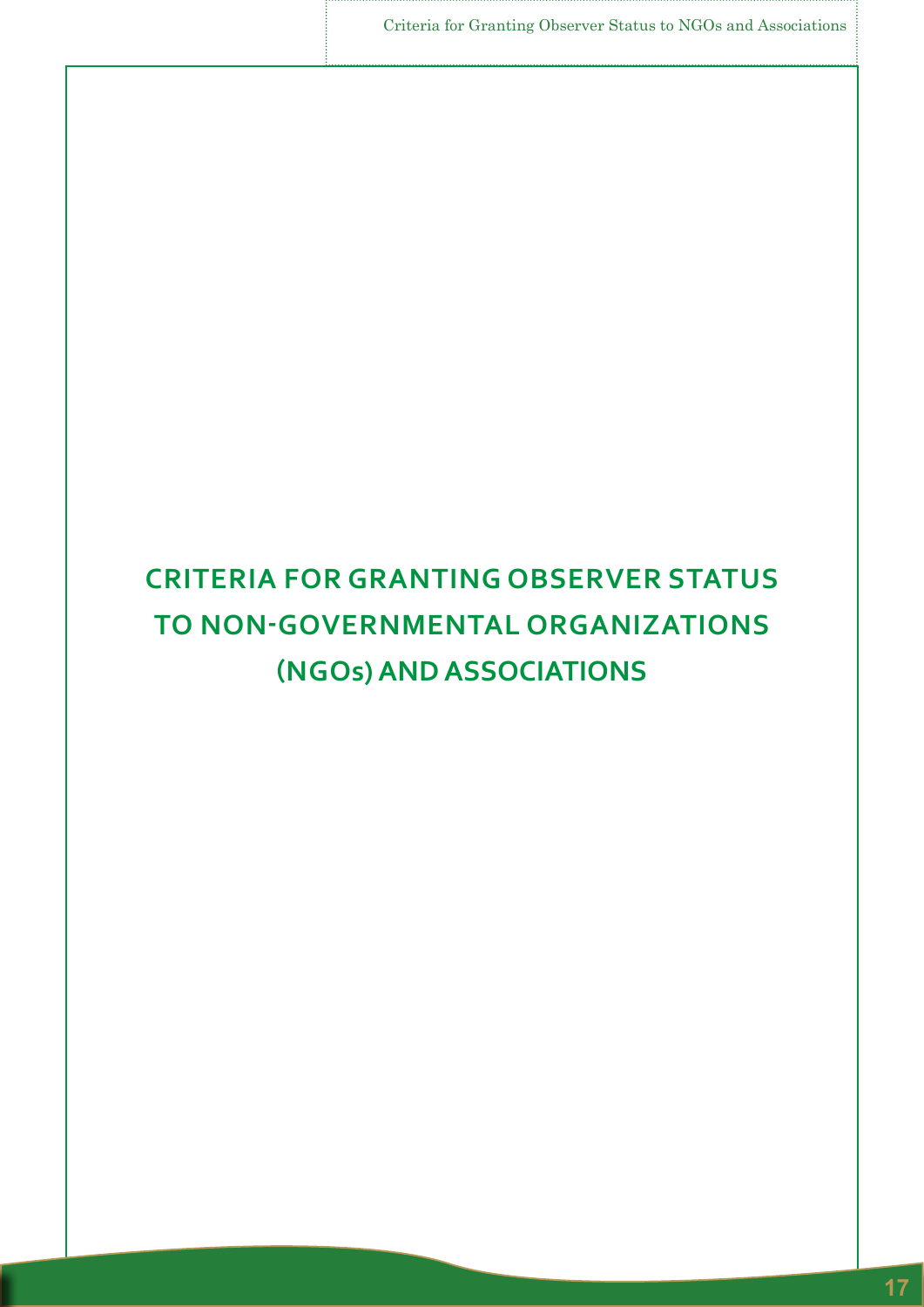#### Table of Contents

| L.   | Principles to be Applied in Granting Observer Status in the AU      |     |
|------|---------------------------------------------------------------------|-----|
|      |                                                                     |     |
| Ш.   |                                                                     |     |
| III. |                                                                     |     |
| IV.  | Participation of Observers in the Deliberations of the Committee 21 |     |
| V.   |                                                                     |     |
| VI.  | <b>Final Provisions</b>                                             | .23 |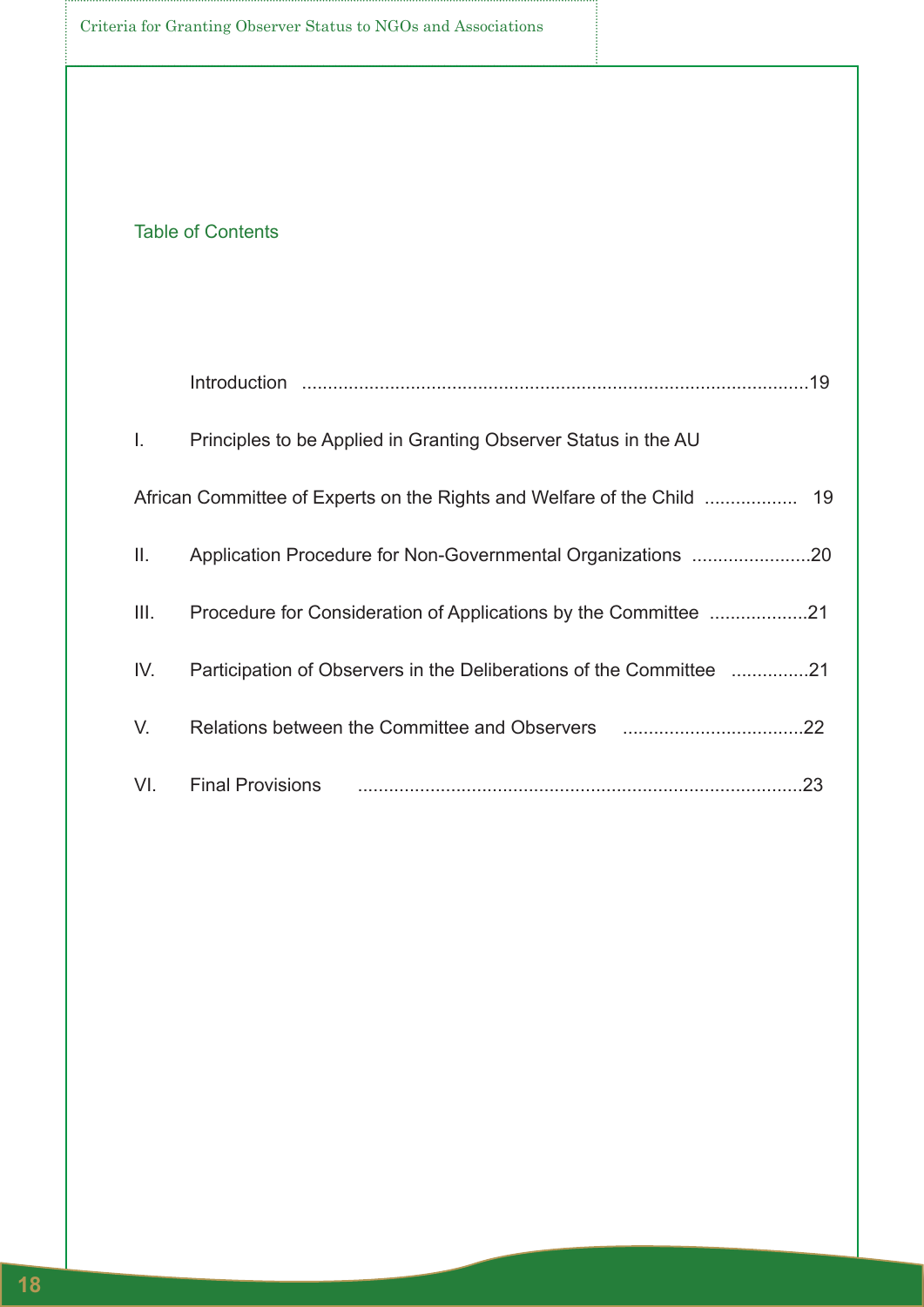#### **INTRODUCTION**

The AU African Committee of Experts on the Rights and Welfare of the Child, in conformity with Article 42 of the Charter and Articles 34, 37, 81 and 82 of the Rules of Procedure on representation and cooperation with civil society organisations grant observer status to civil society organisations according to the following criteria and principles.

# **I. PRINCIPLES TO BE APPLIED IN GRANTING OBSERVER STATUS IN THE AU AFRICAN COMMITTEE OF EXPERTS ON THE RIGHTS AND WELFARE OF THE CHILD**

1. The aim and objectives of NGOs/Associations applying for Observer Status should be in keeping with the spirit, objectives and principles of the Constitutive Act of the African Union and of the African Committee of Experts on the Rights and Welfare of the Child and those enshrined in the Charter.

2. The NGOs/Associations shall undertake to support the work of the African Union and the Committee, and promote the dissemination of information on its principles and activities, in accordance with the aims and objectives, the nature and areas of competence and activities.

3. The NGOs and Human Rights Associations in general for the promotion and protection of the child in particular should have a recognized reputation in their particular areas. When there are several NGOs/ Associations with similar objectives, interests and view points in a given area, they should be encouraged with a view to obtaining observer status with the Committee to form a coalition.

4. The NGOs/Associations should:

a) Be registered in a State Party, at least three (03) years before the submission of the request, to undertake without restriction regional and continental activities as African Civil Society Organisations or of the diaspora working in the area of defending, protecting and promoting the rights of children; and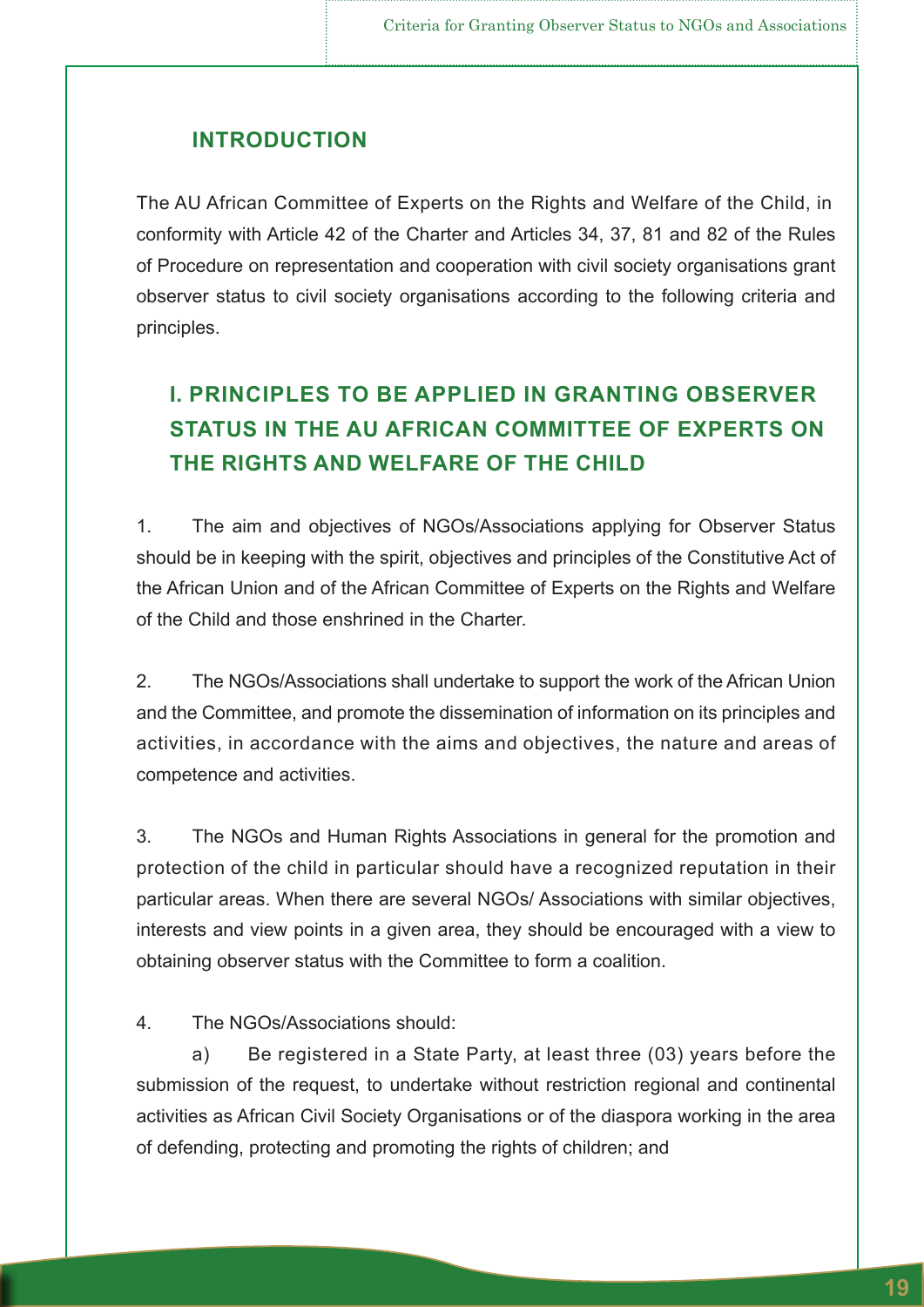b) Provide proof of their official recognition as well as their activities during that period.

5. The NGOs/Associations should have:

a) a recognized headquarters and an executive organ;

b) democratically adopted statutes, a copy of which shall be deposited with the Chairperson of the Committee of Experts;

c) a representative structure and appropriate mechanisms to enable them to report to their members who should exercise effective control over their policies, through an appropriate democratic and transparent decision-making process;

d) an administration comprising a majority of African citizens or Africans from the Diaspora as defined by the executive council and an elected children's representative whenever possible. These conditions shall not be applicable to International Non-Governmental Organisations.

6. Any NGO/Association that practices discrimination on the basis of specific criteria such as gender, colour, religion, ethnic group, tribe or race, or practices any other activity involving children that could be described as the worst forms of work and other abuses cannot enjoy observer status.

## **II. APPLICATION PROCEDURE FOR NON-GOVERNMENTAL ORGANIZATIONS**

1. Any NGO/Association wishing to obtain Observer Status should submit:

a) a written application addressed to the Committee, stating its intention, at least three (3) months before the session of the Committee to consider the application in question.

b) its statute or charter; an updated list of its members; all the details concerning their different sources of financing including voluntary contributions from external sources, the amount and names of Donors should be accurately indicated. Any financial support or contribution granted directly or indirectly by a state should be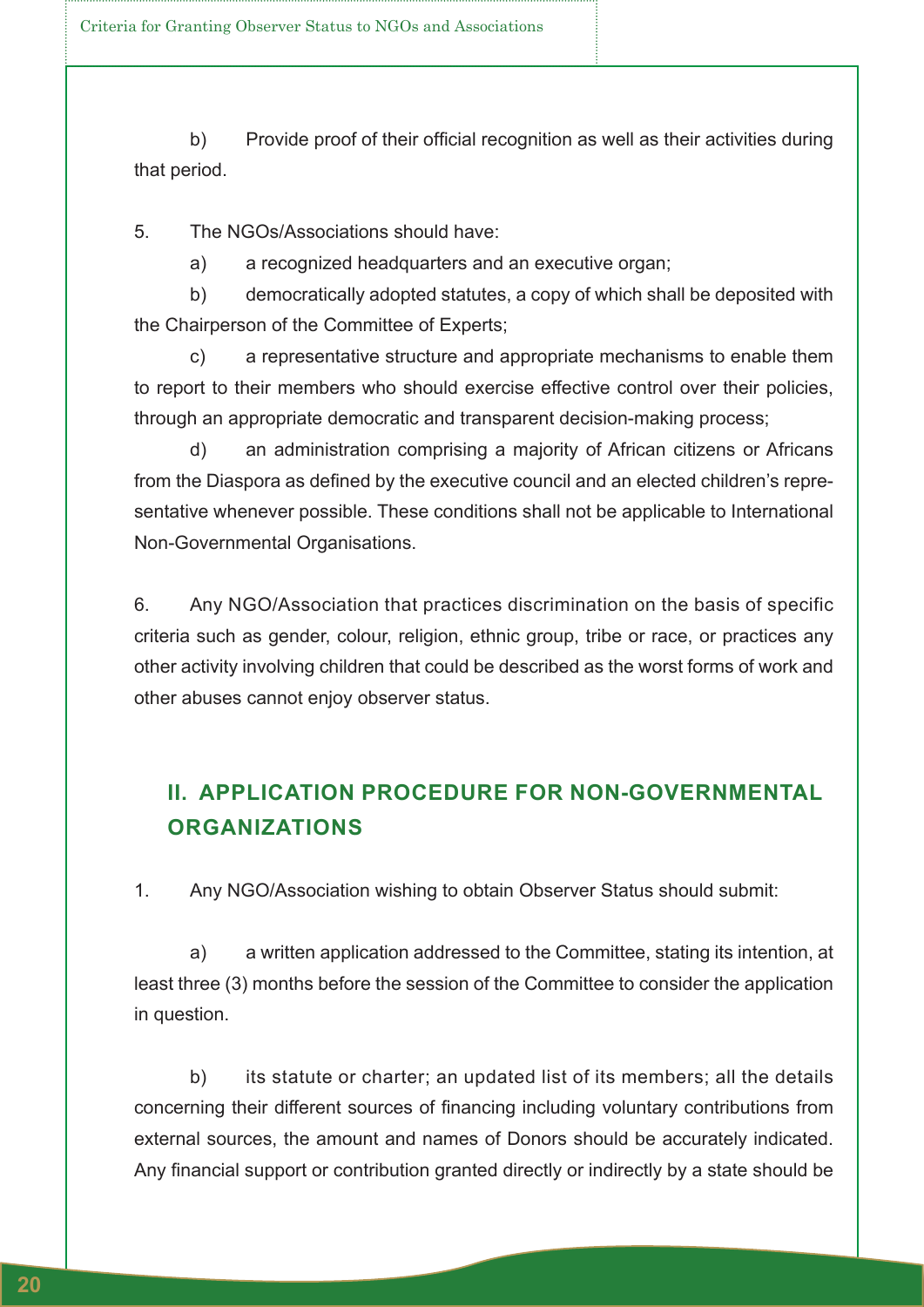duly declared in its financial statement, which should be regularly presented to the **Committee** 

c) A memorandum of activities containing a presentation of the past and present activities of the NGO/Association; its links, including any links outside Africa and any other information which will help to define its identity, and above all, its area of activity.

2.. The submission of documents shall be in two (English and French) working languages of the Committee and in sufficient number of copies to allow their distribution to Committee members.

3.. If it is a Non-Governmental Organization of the Diaspora, it should also submit all the information and the names of at least two (2) AU Member States or civil society organizations recognized by the Union that are well acquainted with the organization and are willing to certify its authenticity.

# **III. PROCEDURE FOR CONSIDERATION OF APPLICATIONS BY THE COMMITTEE**

1. The Committee shall, during its ordinary sessions, in conformity with the agenda prepared, consider the applications received within the set deadline.

2. The Committee shall, on the basis of defined criteria and principles, decide on the applications considered during its session and inform, through the Chairperson of the Committee, the organizations and Associations of the decisions of the Committee, without delay.

# **IV. PARTICIPATION OF OBSERVERS IN THE DELIBERATIONS OF THE COMMITTEE**

The representatives of NGOs/Associations enjoying Observer Status may:

1. Be invited to be present at all the opening and closing ceremonies;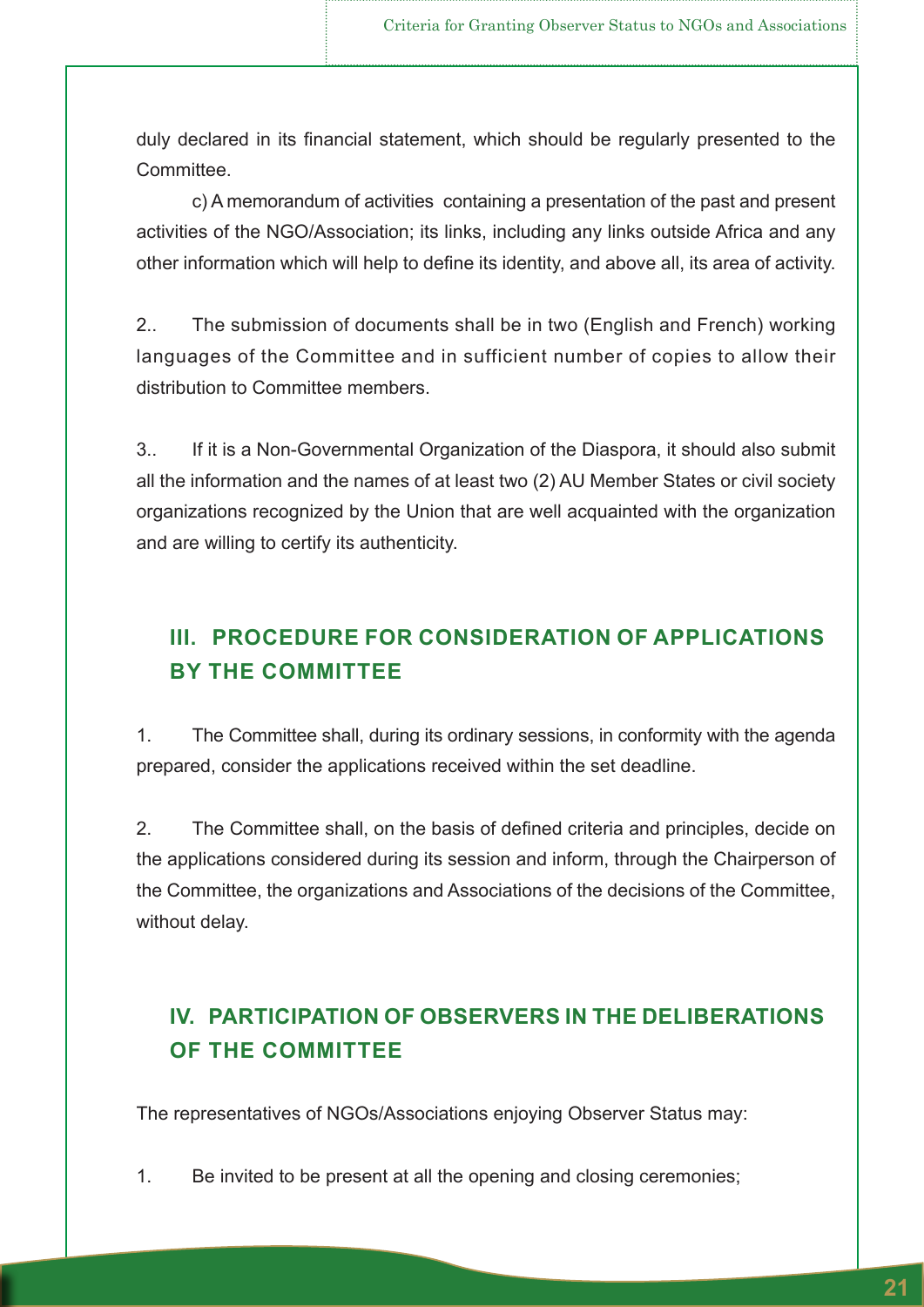2. Participate in meetings of the Committee in conformity with the conditions provided for in this section.

3. Have access to documents of the Committee provided these documents:

- a) are not confidential;
- b) deal with issues concerning the observers;

4. The documents of the Committee shall be distributed in accordance with the documents classification system adopted by the Committee

5. Be invited to attend closed sessions to consider issues, which concern them.

6. Participate, without voting rights, in the deliberations of meetings, to which they are invited, with the authorization of the Chairperson.

7. Observers may be authorized by the Chairperson to make a statement on issues concerning them, provided that the text of the statement is communicated in advance to the Chairperson.

8. The Chairperson of the meeting may give the floor to observers to enable them to reply to questions they may be asked by members.

9. Observers may request the inclusion of issues of particular interest to them on the agenda of the meeting.

#### **V. RELATIONS BETWEEN THE COMMITTEE AND OBSERVERS**

1. The NGOs/Associations enjoying Observer Status undertake to establish close cooperation relations with the Committee and hold regular consultations with the latter on all issues of common interest.

2. All NGOs/Associations enjoying Observer Status with the Committee should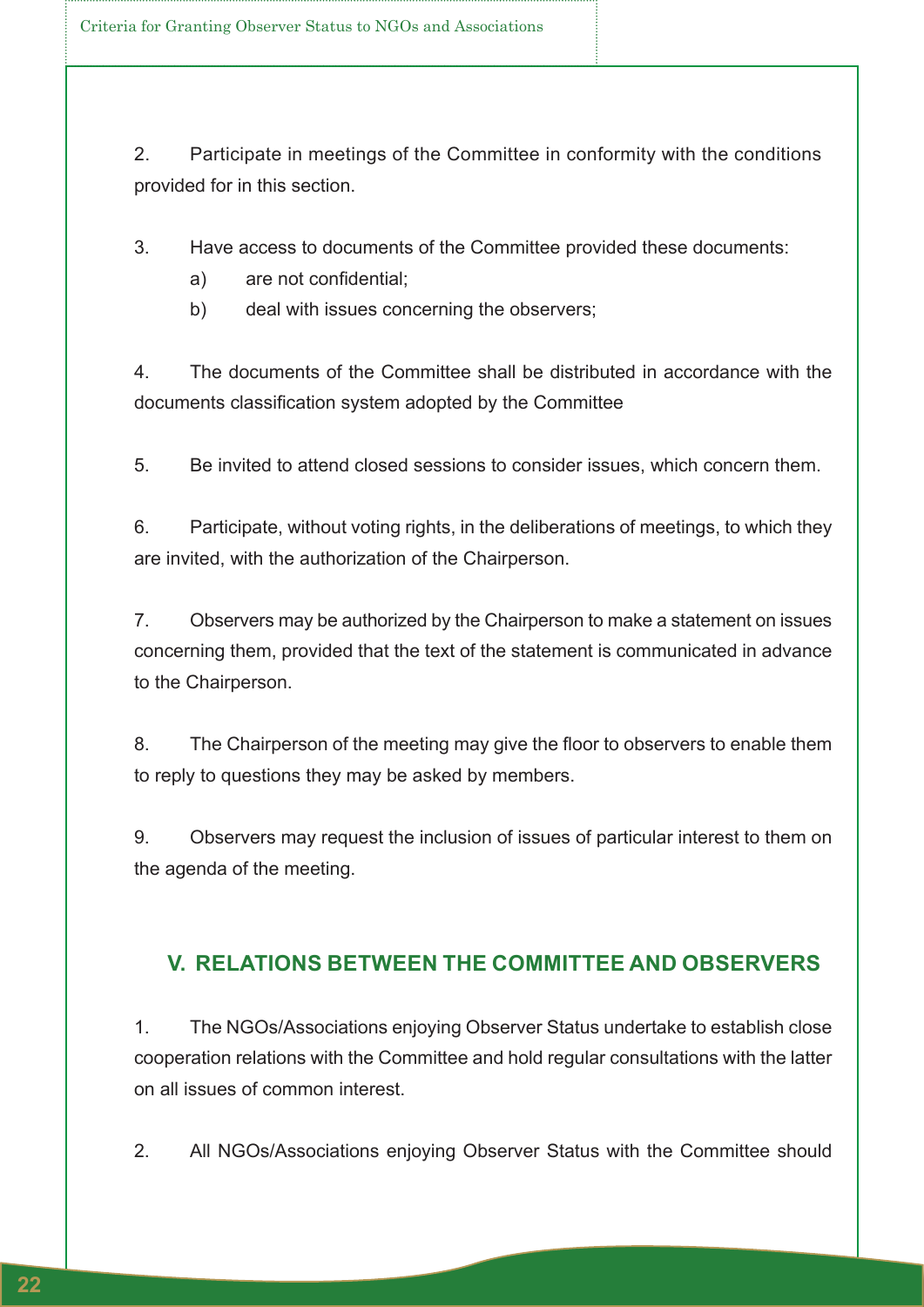submit analytic reports on their activities every two years (2) years. These reports should indicate:

a) their financial situation and viability;

b) their activities during the period considered, particularly concerning the support they provided for the implementation of the African Charter on the Rights and Welfare of the Child;

 c) their officers and their dates of election, and indicate if the elections were held in conformity with the statute of the organization.

3. The Chairperson of the Committee may authorize any NGO/Association enjoying Observer Status, which has legally changed its name or legally succeeded an organization, which enjoyed Observer Status, to continue to enjoy the said status under its new name.

4. The Committee may suspend or withdraw the Observer Status; if it appears that an NGO/Association enjoying this status has ceased to meet the exigencies define in the present document..

5. Granting, suspension or withdrawal of Observer Status of an NGO/Association is the prerogative of the Committee and may not be the subject of a judgement of a court or tribunal.

#### **VI. FINAL PROVISIONS**

1. Granting of Observer Status to an NGO/Association does not incur any obligation on the part of the Committee to allocate a subsidy or any material assistance whatsoever to this NGO/Association.

2. Observers shall bear the expenses for their transport and stay at the venue of the conference.

3. These criteria can be amended if necessary.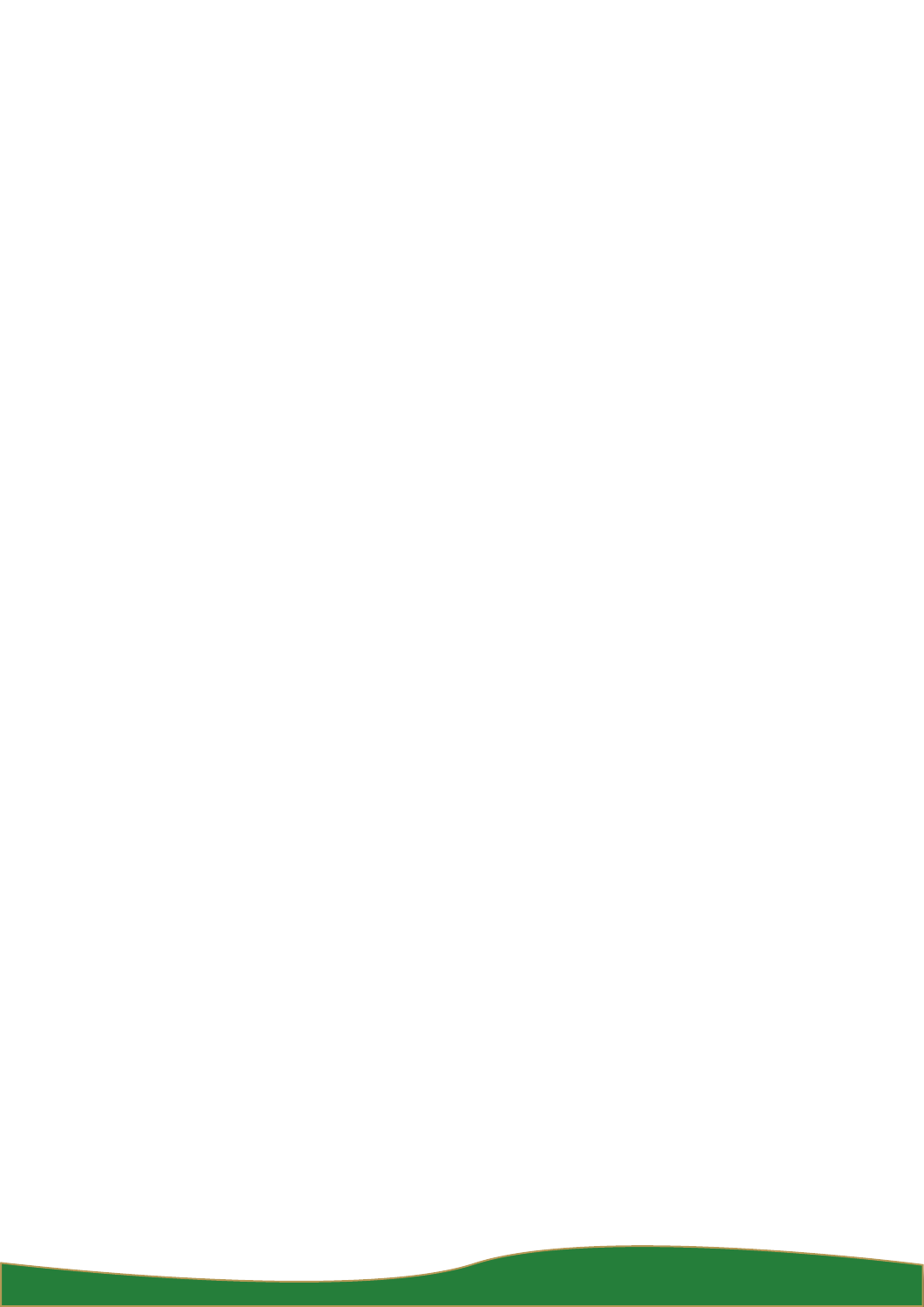Guidelines for Reporting by NGOs and Association with Observer Status

# **GUIDELINES FOR REPORTING BY NON-GOVERNMENTAL ORGANIZATIONS (NGOs) and ASSOCIATION WITH OBSERVER STATUS**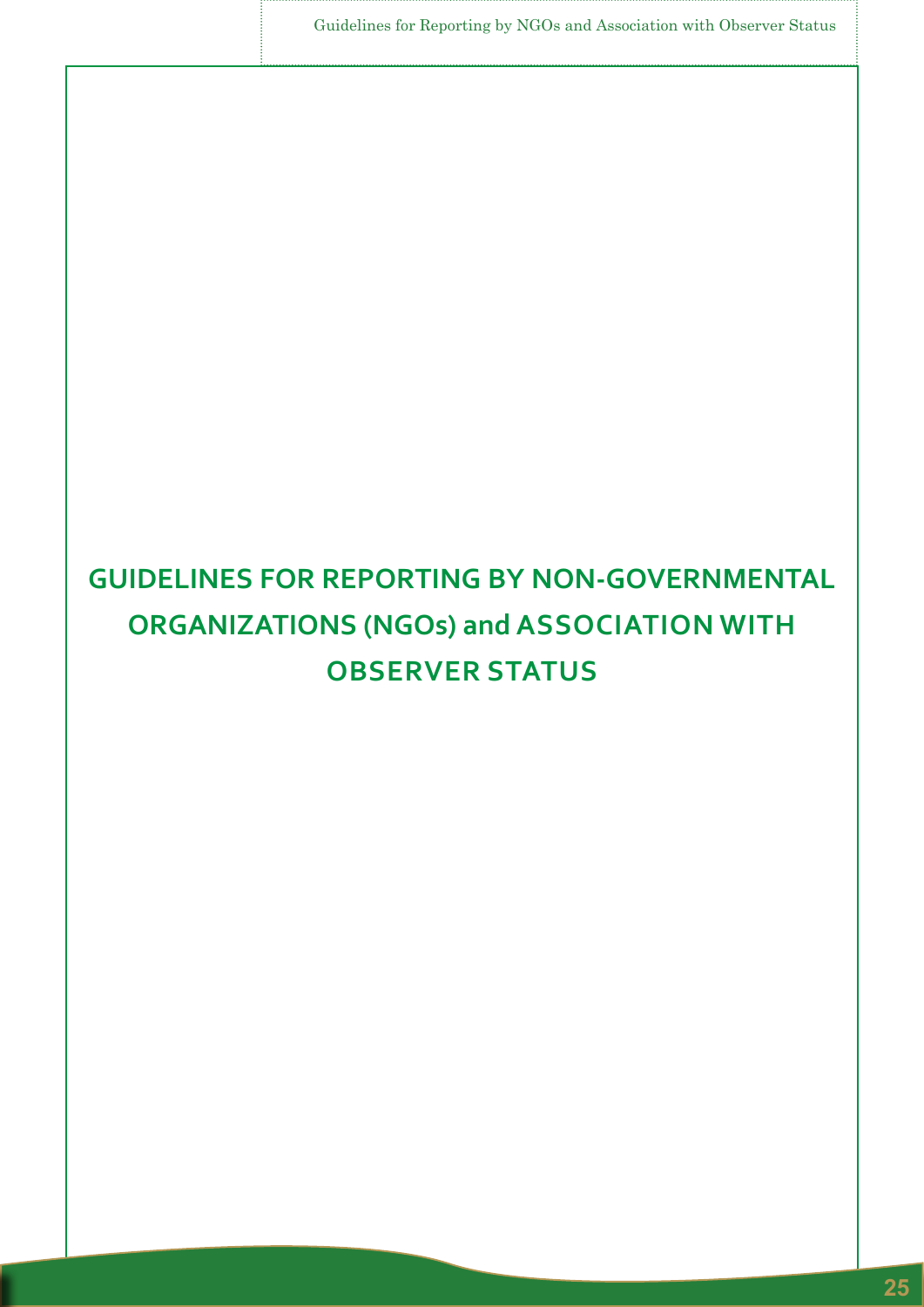#### Table of Contents

| А. |       |                                                     |  |  |
|----|-------|-----------------------------------------------------|--|--|
| Β. |       |                                                     |  |  |
|    | L.    |                                                     |  |  |
|    | Ш.    |                                                     |  |  |
|    | III.  |                                                     |  |  |
|    | IV.   | Activities undertaken to promote the implementation |  |  |
|    |       |                                                     |  |  |
|    | V.    |                                                     |  |  |
|    | VI.   |                                                     |  |  |
|    | VII.  |                                                     |  |  |
|    | VIII. |                                                     |  |  |
|    | IX.   |                                                     |  |  |
|    |       |                                                     |  |  |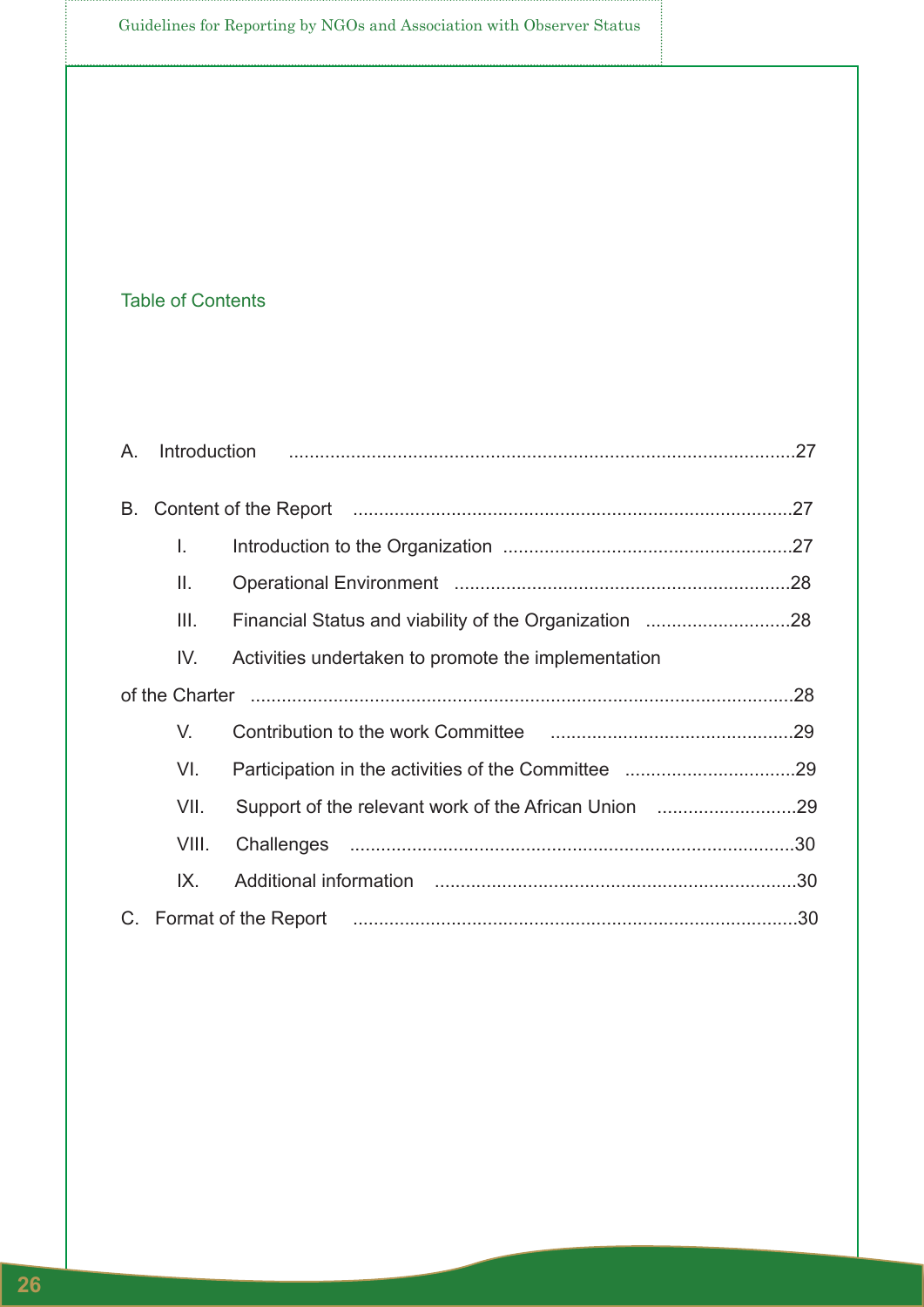#### **A. INTRODUCTION**

1. The African Committee of Experts on the Rights and Welfare of the Child (the Committee) is mandated under article 42(iii) of the African Charter on the Rights and Welfare of the Child (the Charter) to "cooperate with other African, international and regional institutions and organisations concerned with the promotion and protection of the rights and welfare of the child". The framework of cooperation between the Committee and Non-Governmental Organisations (NGOs) is outlined in the Committee's Rules of Procedure (sections 34, 37, 81 and 82) and the Criteria for Granting Observer Status to Non-governmental Organisations (NGOs) and Associations (the Criteria).

2. Pursuant to section V(2) of the Criteria, the Committee requires all NGOs and associations with observer status before it to submit to the Committee analytical reports on their activities every two (2) years. The submission of these reports presents an opportunity for NGOs to inform the Committee about the activities they have undertaken to promote the implementation of the Charter and in support of the Committee.

3. The purpose of these guidelines is to provide clear instructions to NGOs on the content and format of their reports. NGOs should submit their initial reports two years after been granted observer status, and thereafter, every two years.

#### **B. CONTENT OF THE REPORT**

#### **I. INTRODUCTION TO THE ORGANISATION**

4. The organisation should provide information describing itself, including the following information:

a) The aims and purposes of the organisation, and how the organisation works to achieve these aims and purposes;

b) The geographical coverage of the work of the organisation;

c) The legal status of the organisation, including changes to its registration status, constitution, or by-laws;

d) The organisational structure, including names of the management office bearers and how they were elected or appointed to office; and

e) Membership in coalitions or networks.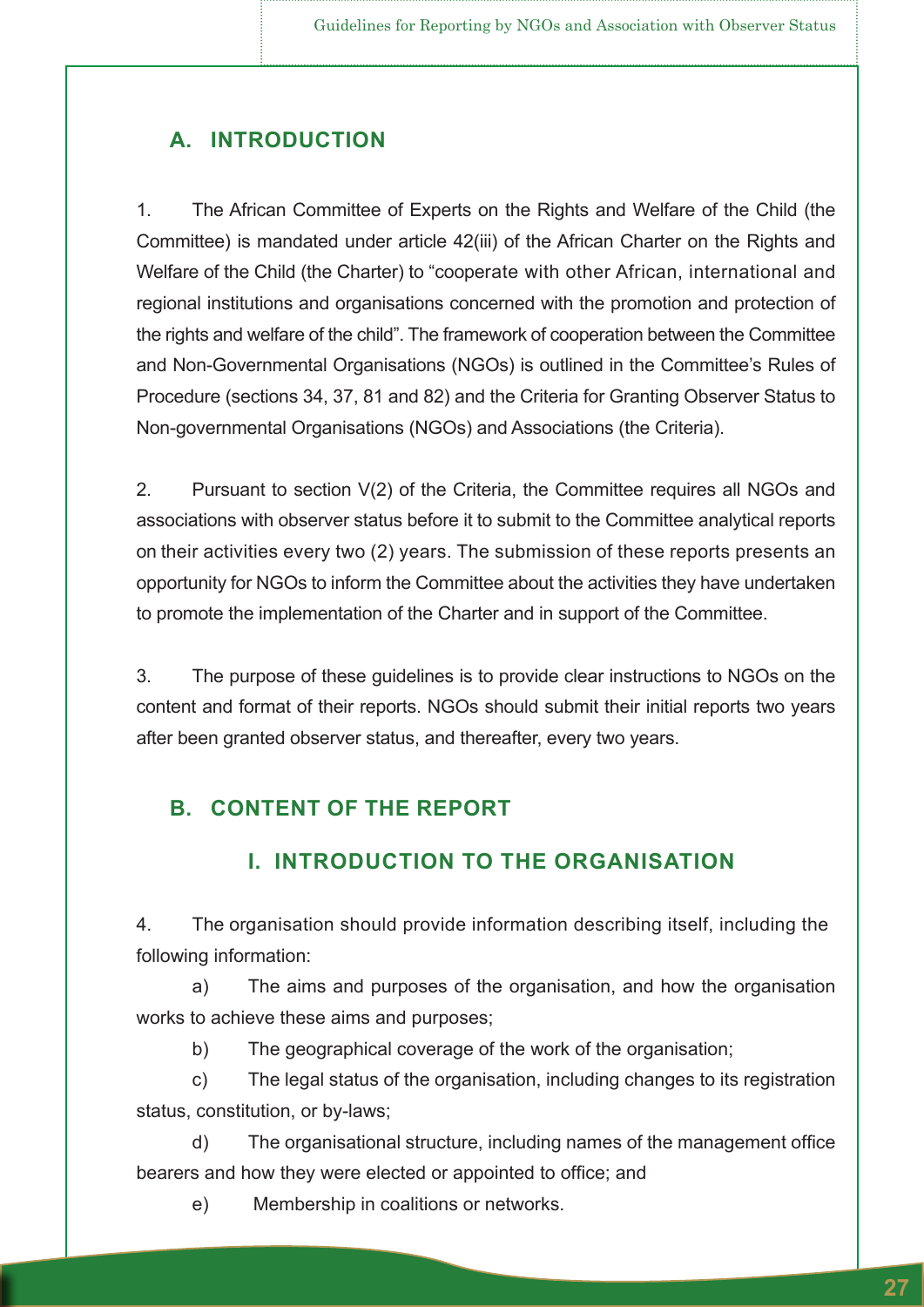#### **II. OPERATIONAL ENVIRONMENT**

5. The organisation should briefly provide information about the general political, economic, social, cultural, and legal environment in which it operates. It should particularly highlight any significant developments that have positively or negatively impacted its work during the reporting period.

#### **III . FINANCIAL STATUS AND VIABILITY OF THE ORGANISATION**

6. The organisation should provide information about its financial status, including:

a) Sources of funding, with each source presented as a proportion of its contribution to the whole budget of the organisation.

b) The total budget and actual expenditure of the organisation during the reporting period, disaggregated to reflect expenditure on programmes vis-à-vis administrative operations (e.g. salaries, rent and overhead costs), as well as the budget allocated for each activity.

### **IV. ACTIVITIES UNDERTAKEN TO PROMOTE THE IMPLEMENTATION OF THE CHARTER**

7. The organisation should provide information on the activities it has undertaken during the reporting period to promote the implementation of the Charter, including but not limited to the following:

a) activities aimed at direct realization of the rights enshrined in the Charter, including lessons learnt during the implementation of those activities;

b) activities at the domestic or national level aimed at monitoring implementation of the Charter by a state party;

c) activities undertaken to ensure or facilitate the implementation of concluding observations or other recommendations of the Committee;

d) activities undertaken to celebrate the Day of the African Child (June 16); and

e) activities undertaken to disseminate the Charter.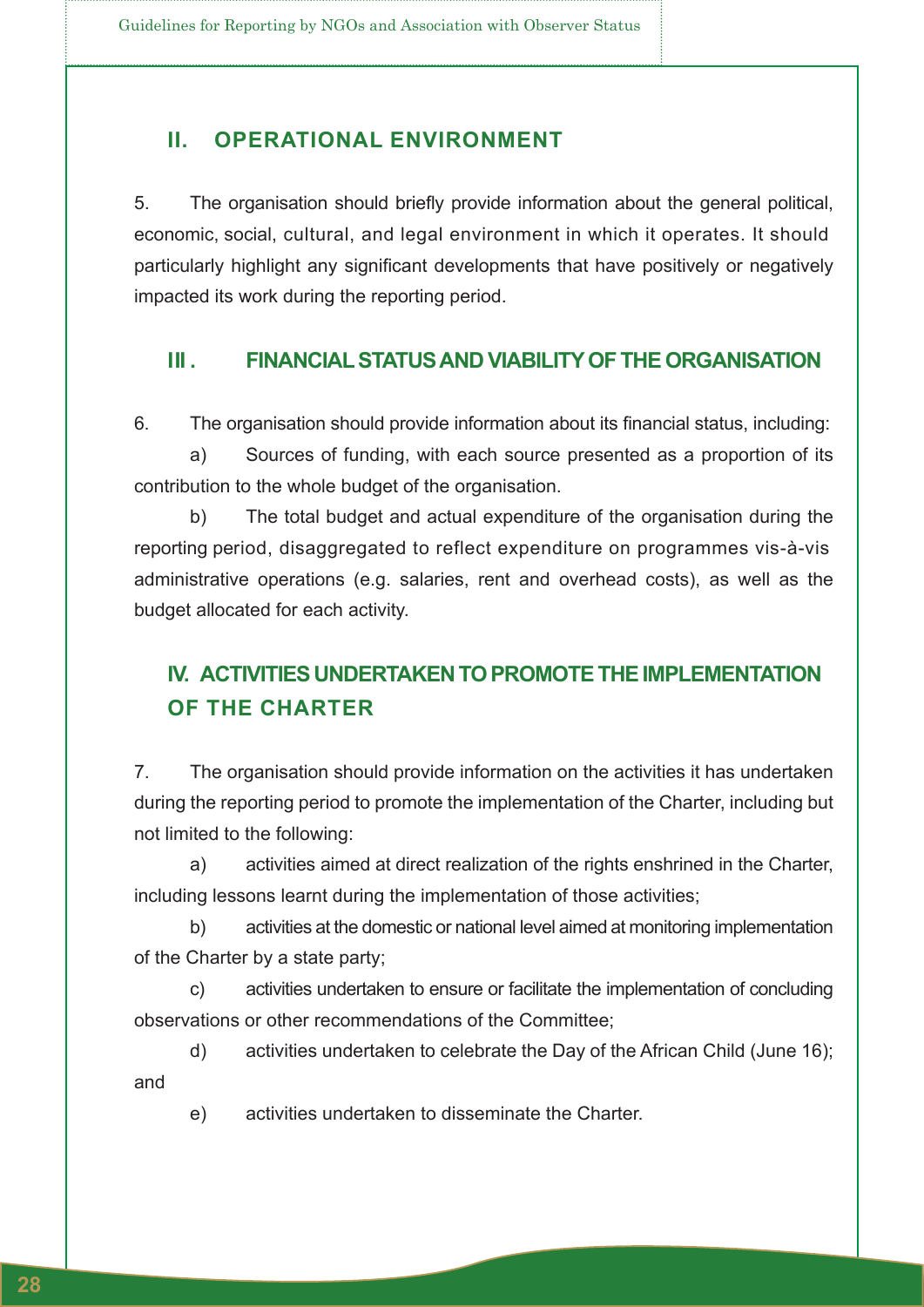#### **V. CONTRIBUTION TO THE WORK OF THE COMMITTEE**

8. The organisation should provide information about its contribution to the work of the Committee, including contribution relating to the following mandate areas of the Committee:

a) collection and documentation of information, assessment of situations of African problems in the fields of the rights and welfare of the child, and organisation of meetings;

b) formulation of principles and rules aimed at protecting the rights and welfare of children in Africa (e.g. contribution to formulation of general comments);

c) consideration of state party reports submitted to the Committee pursuant to article 43 of the Charter (e.g. submission of shadow reports and country briefings);

d) determination of communications received by the Committee pursuant to article 44 of the Charter (e.g. submission of communications or filing or amicus briefs); and

e) investigations conducted by the Committee pursuant to article 45 of the Charter.

#### **VI. PARTICIPATION IN THE ACTIVITIES OF THE COMMITTEE**

9. The organisation should provide information about its participation in the activities of the Committee, including participation in the following activities:

a) ordinary and extraordinary sessions of the Committee - . Information about participation in sessions may include oral or written statements made during these sessions and parallel or side events organised;

b) closed or private meetings of the Committee; and

c) meetings or events organised by the Committee during the inter-session period, including those organised during country visits.

#### **VII. SUPPORT OF THE RELEVANT WORK OF THE AFRICAN UNION**

10. The organisation should provide information on the activities it has undertaken during the reporting period to support specific programmes of the African Union (AU) that concern the promotion and protection of the rights and welfare of the child, such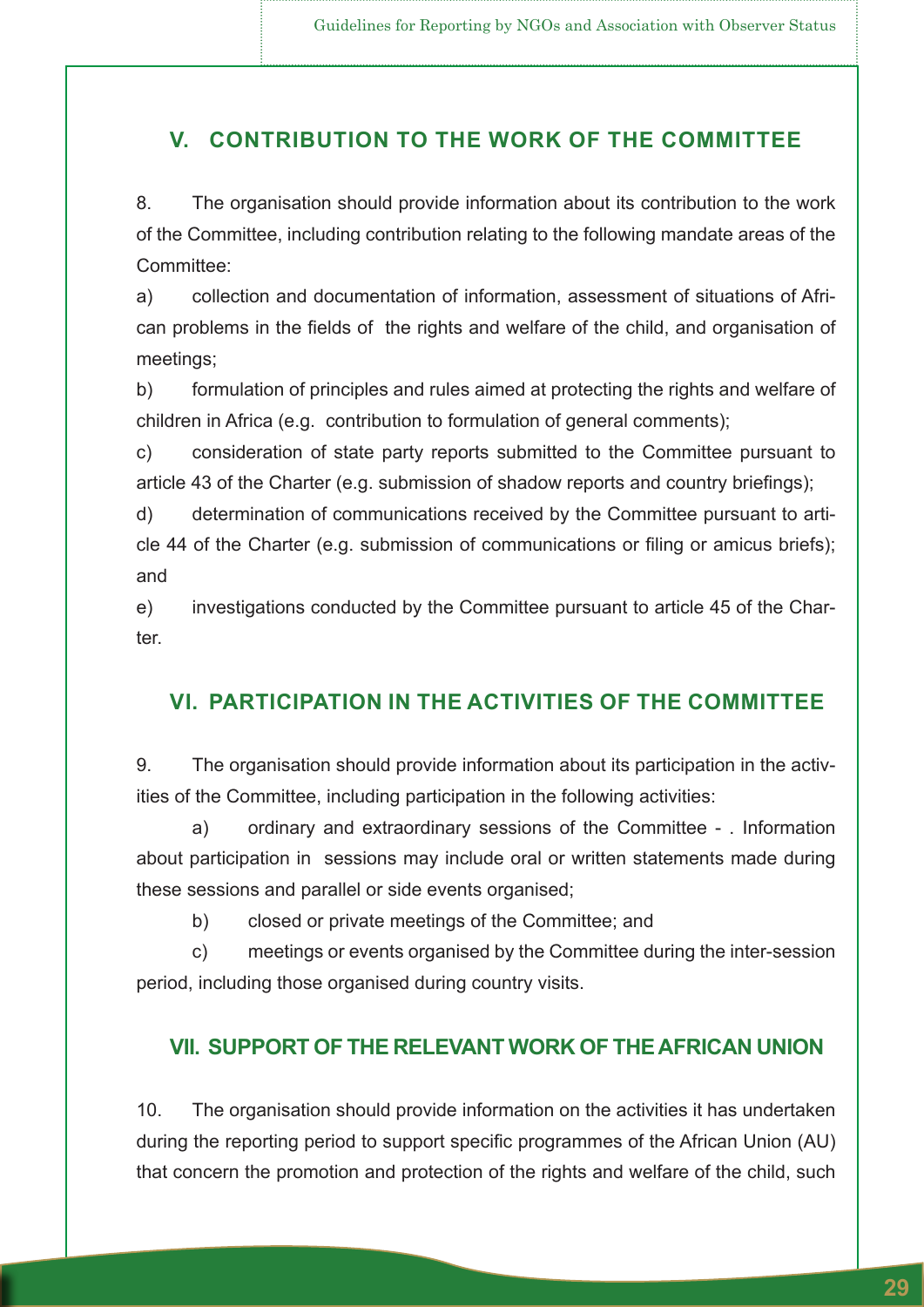as:

a) Campaign on Accelerated Reduction of Maternal, Newborn and Child Mortality in Africa (CARMA);

b) Call for Accelerated Action on the Implementation of the Plan of Action Towards Africa Fit for Children;

c) Abuja Call for Accelerated Action Towards Universal Access to HIV and AIDS, Tuberculosis and Malaria Services in Africa.

- d) Campaign to End Child Marriage in Africa; and
- e) Campaign on Combating Human Trafficking.

11. The organisation should also provide information about its participation in AU activities, including:

a) participation in relevant events during AU summits and other relevant meetings such as sessions or meetings of the African Commission on Human and Peoples' Rights and the African Court on Human and Peoples' Rights.; and

b) collaboration or partnership with the Department of Social Affairs of the AU Commission or any other relevant organs or institutions of the AU.

#### **VIII. CHALLENGES**

12. The organisation should describe the challenges that it faced during the reporting in:

- a) Promoting the implementation of the Charter;
- b) Participating in the activities of the Committee and of the African Union;

#### **IX. ADDITIONAL INFORMATION**

13. The organisation may provide any other important additional information that it would wish to share with the Committee such as judicial decisions on child rights issues.

#### **C. FORMAT OF THE REPORT**

14. The report should be presented in a simple and concise language. It should be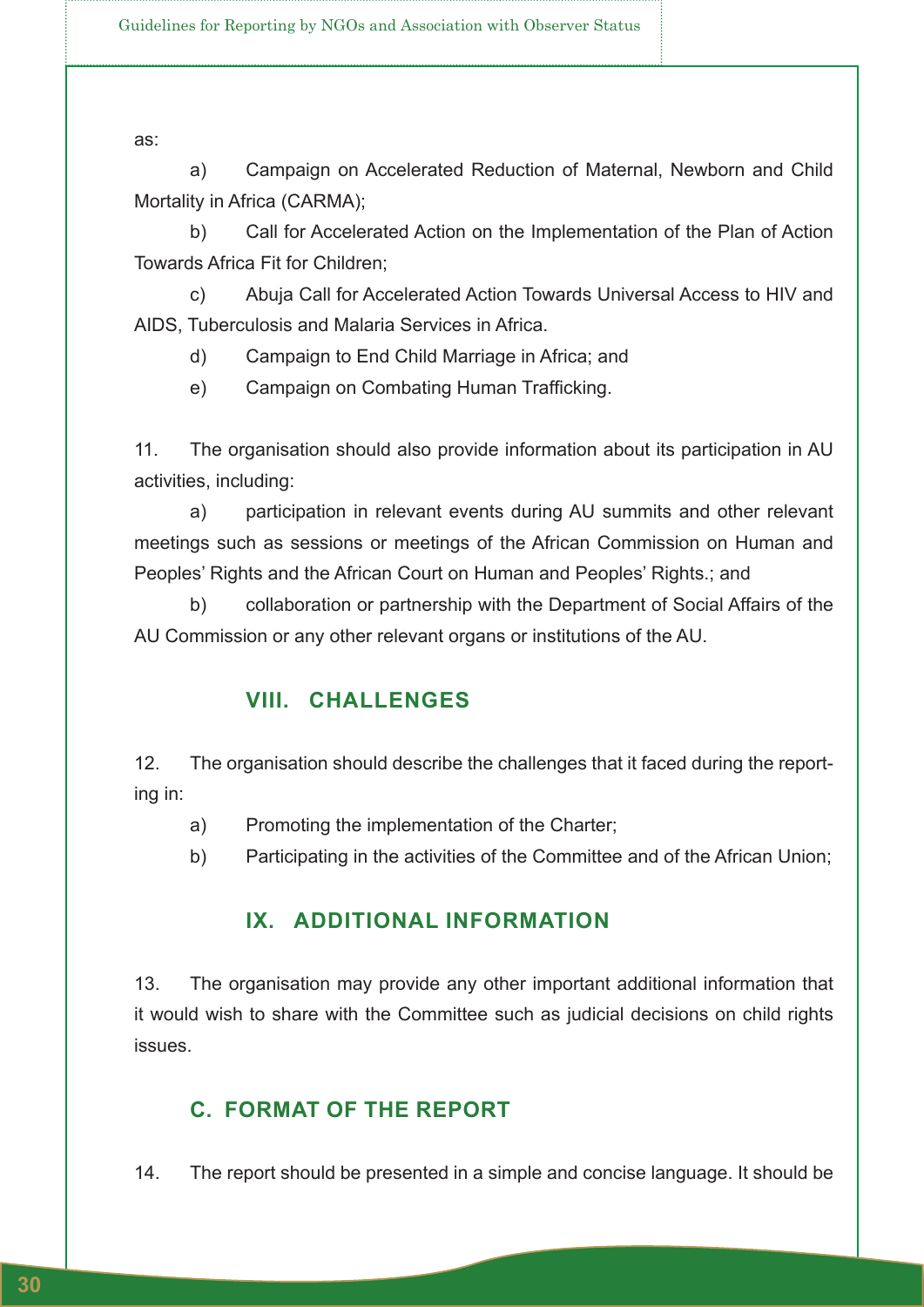written in the third person, avoiding the use of proper names and titles of individuals affiliated to the organisation.

15. The report should not exceed 10 pages or 4,500 words. It should not include footnotes or endnotes. In order to conform to the content requirements of these guidelines, the report should be structured in the following order:

- a) Introduction
- b) Operational environment
- c) Financial status and viability of the organisation
- d) Activities undertaken to promote the implementation of the Charter
- e) Contribution to the work of the Committee
- f) Participation in the activities of the Committee
- g) Support of the relevant work of the African
- h) Additional information

16. The report should include a table of contents and a list indicating the meaning of all abbreviations used in the report.

*Reporting cycle:* The Committee should provide on its website the reporting cycle, setting out dates when reports are due and when they will be considered. The reporting cycle for each NGO should be based on the year in which the NGO received observer status. The Committee should also provide a deadline on when reports should be submitted.

*Outcome of the review process:* After the conclusion of every review process, the Committee should communicate to the concerned NGO the outcome of the process, including providing an official acknowledgment of the specific contribution of the NGO to the work of the Committee.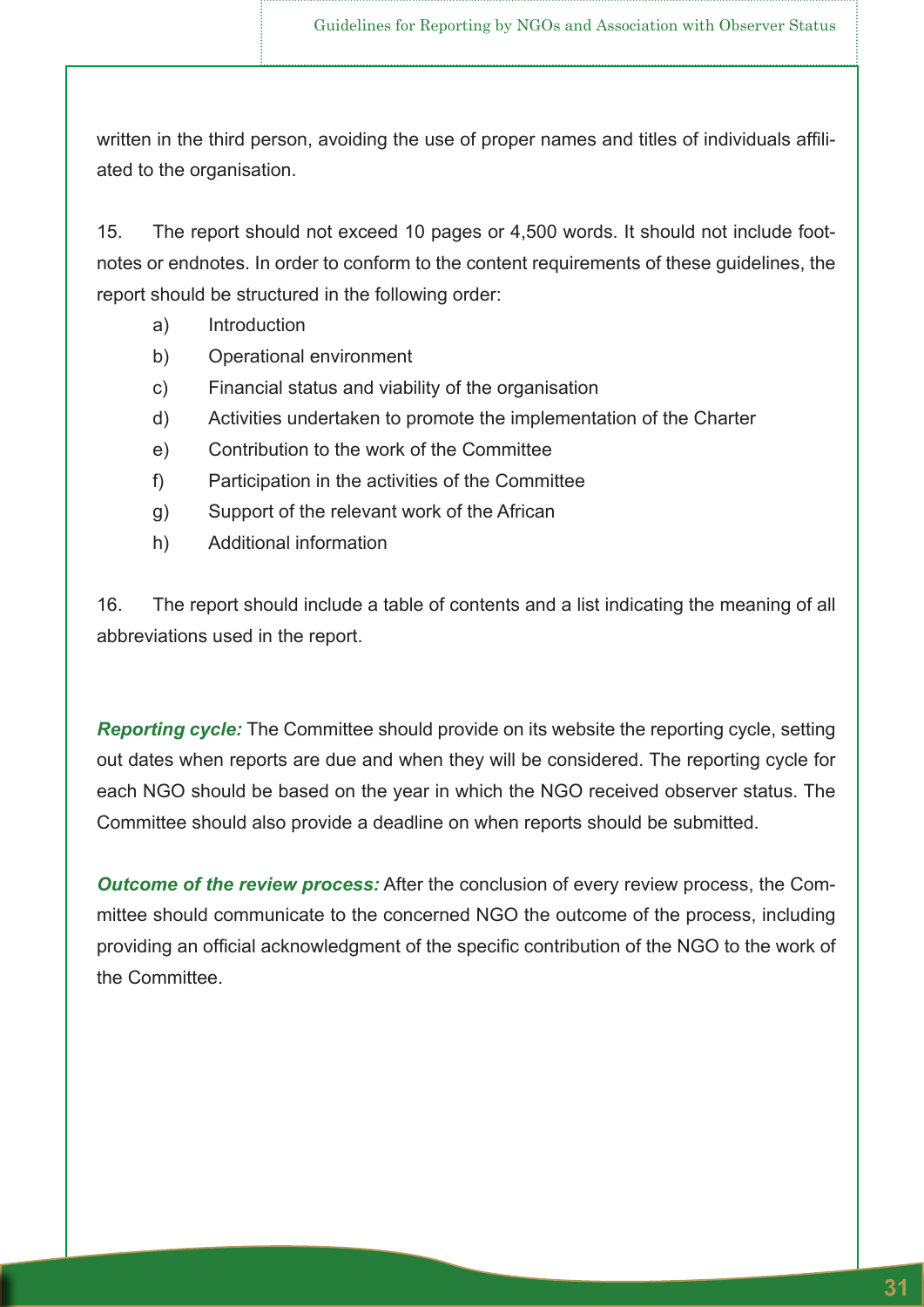### **EXPLANATORY NOTES ON SPECIFIC GUIDELINES:**

|              | <b>Guideline</b>                                                                                         | <b>Explanatory Note</b>                                                                                                                                                                                                                                                                                                                                                                                                                                                                                                                                                                                                                                                                                                                                            |
|--------------|----------------------------------------------------------------------------------------------------------|--------------------------------------------------------------------------------------------------------------------------------------------------------------------------------------------------------------------------------------------------------------------------------------------------------------------------------------------------------------------------------------------------------------------------------------------------------------------------------------------------------------------------------------------------------------------------------------------------------------------------------------------------------------------------------------------------------------------------------------------------------------------|
| 1            | <b>Operational environment</b>                                                                           | Information provided under this heading will help gathering<br>information that will assist the Committee to assess, across<br>space and time, the environment in which NGOs that work<br>on child rights operate. In recent years, several African<br>governments have enacted laws and policies whose net effect<br>is to reduce the space for civil society operations including<br>those working on child rights. The Committee may use such<br>information when reviewing a state party report submitted<br>pursuant to section 43 of the African Charter on the Rights and<br>Welfare of the Child. When gathered over a substantive period<br>of time, such information could form the basis of formulating a<br>policy document such as a general comment. |
| $\mathbf{2}$ | <b>Financial</b><br>status<br>and<br>viability of the organisation                                       | The emphasis for information provided under this heading<br>should be on determining what proportion of organisations'<br>actual expenditure go directly into the promotion and protection<br>of the rights and welfare of children. With this information, it will<br>be possible for the Committee to statistically determine trends<br>on spending on child rights by NGOs.                                                                                                                                                                                                                                                                                                                                                                                     |
| 3            | <b>Activities</b><br>undertaken<br>promote<br>the<br>to<br>implementation<br>the<br>of<br><b>Charter</b> | From information submitted by NGOs under this heading,<br>the Committee should be in a position to collect data on best<br>practices in the promotion and protecting of child rights from<br>various parts of the continent. This information may also be<br>useful for the Committee when considering state party reports<br>submitted pursuant to article 43 of the Charter.                                                                                                                                                                                                                                                                                                                                                                                     |
| 4            | Contribution to the work<br>of the Committee<br>Participation in the work<br>of the Committee            | These guidelines are meant to encourage NGOs to actively<br>contribute to and participate in the work of the Committee.                                                                                                                                                                                                                                                                                                                                                                                                                                                                                                                                                                                                                                            |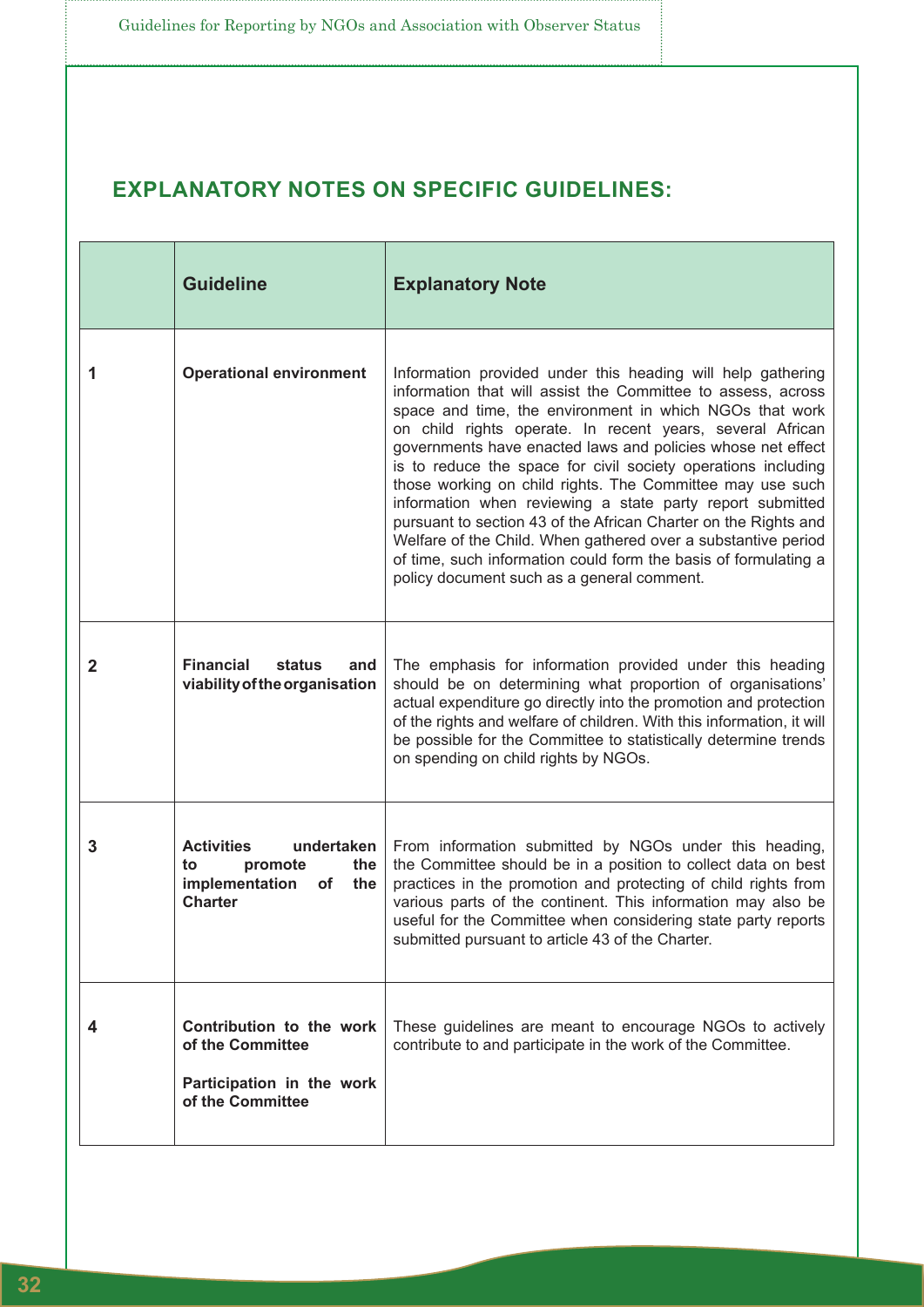| 5 | Support of the relevant<br>work of the African Union | The AU programmes listed under this sub-heading are<br>presented only as examples and the list should not be treated<br>as conclusive. Where new programmes relating to child rights<br>are introduced by the AU, the Committee should require NGOs<br>to also report on their activities targeted towards these new<br>programmes. |
|---|------------------------------------------------------|-------------------------------------------------------------------------------------------------------------------------------------------------------------------------------------------------------------------------------------------------------------------------------------------------------------------------------------|
| 6 | <b>Challenges</b>                                    | Information provided under this heading should especially assist<br>the Committee to get feedback on challenges that NGOs that<br>engage with it and the AU face in the process. This information<br>should then be used to address those challenges.                                                                               |